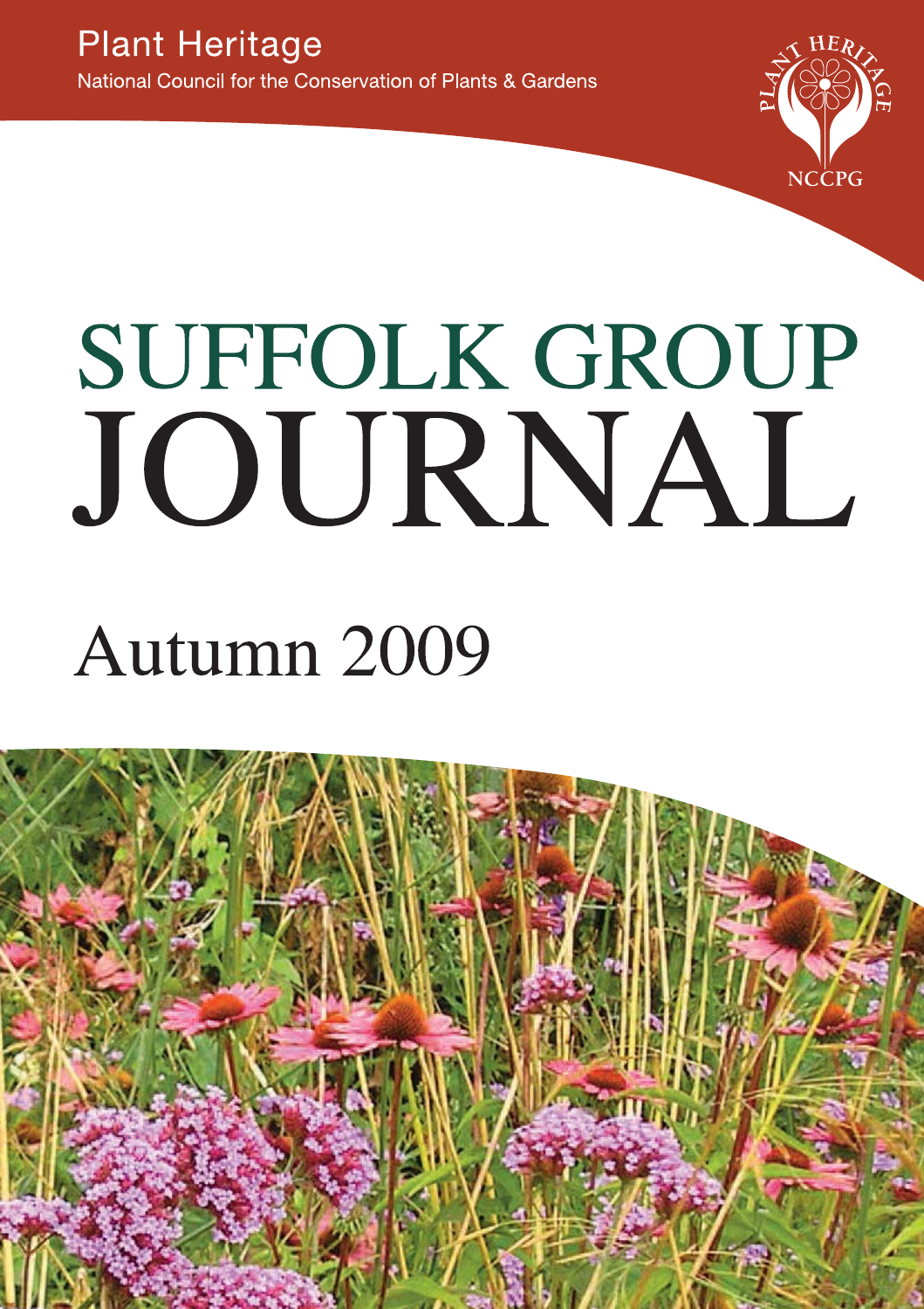### **CONTENTS**

| Chairman's report                      | 3  |
|----------------------------------------|----|
| New Secretary                          | 5  |
| Website                                | 5  |
| Propagation Officer's report           | 6  |
| Collections Co-ordinator's report      | 8  |
| Membership report                      | 10 |
| <b>Events</b>                          |    |
| Publicity for plant sales              | 11 |
| Speakers and visits programme          | 12 |
| Apple Revival                          | 14 |
| <b>Plant Doctors</b>                   | 14 |
| <b>Reports and visits</b>              |    |
| <b>National Council</b>                | 15 |
| Woody Plants talk by Brian Humphrey    | 16 |
| The Generation Game: Mickfield Hostas  | 18 |
| <b>Plant Notes</b>                     |    |
| Day Lilies at Hampton Court            | 19 |
| 'Wild About' Garden                    | 23 |
| Paeonies: Between a Rockii and a Gansu | 25 |
| Thoughts on gardening and parenthood   | 29 |
| The Great British Elm Experiment       | 31 |
| The Sensory Garden                     | 32 |
| RHS Schools campaign                   | 34 |
| <b>Scarlet Lily Beetle</b>             | 34 |
| Tomato Blight                          | 35 |
| <b>Plant Heritage Bookshelf</b>        | 36 |
| <b>Members' News</b>                   |    |
| New members                            | 37 |
| <b>Suffolk Group Committee</b>         | 38 |

*Front and back page photograph of Echinacea and Verbena bonariensis at Wisley taken by Sarah Cook..* Cover design by Sally Geeve, www.sallygeeve.com. Thanks to Nicola Hobbs for layout.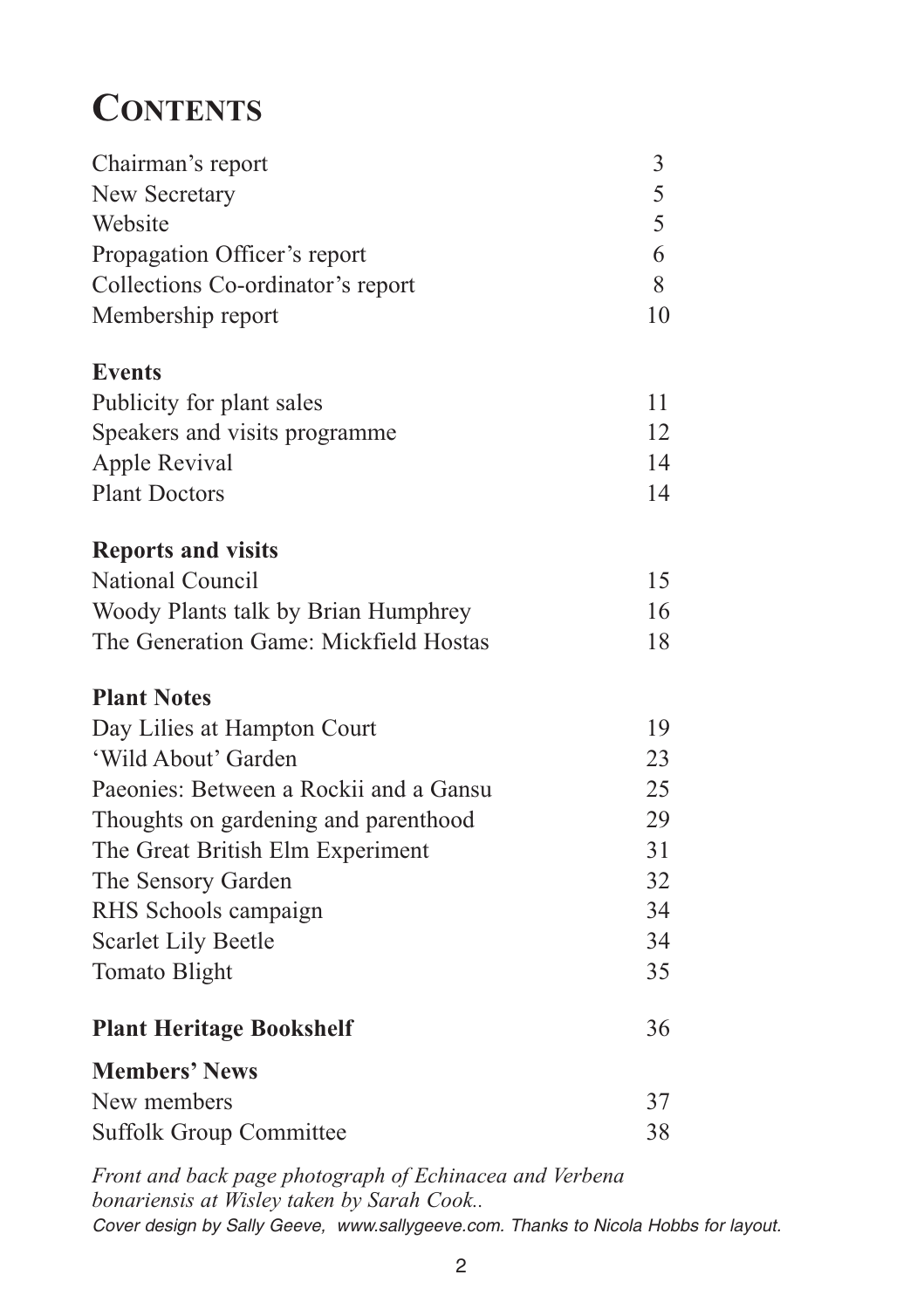### **LETTER FROM THE CHAIRMAN**

#### *MAGGIE THORPE*

Four committee members attended the National AGM hosted by the<br>Herts and Beds Group in Hatfield. We were able to collect some of the plants we requested from the Annual Plant Exchange and these are now growing on Robert Shepperson's allotment awaiting propagation for future plant sales. The Chairman, Professor Michael Alder, gave his view on the future of our association and was bullish about our continuing national deficit.

Groups must do their best as always to supplement the income from membership but we must look to sponsorship and outside funding for special projects. Quite a number of our activities including new collections could well become special projects. Increasing membership is still, of course, vital. Please encourage your friends to join us in our conservation work. Being a member is in fact contributing to conservation even if one doesn't take part or enjoy coming to events.

The change to Plant Heritage as our new name has met with great enthusiasm as it describes what we do and is far less of a mouthful.

The Spring Plant Sale at Helmingham was our best ever in terms of weather and nurseries attending but we must endeavour to raise more plants for our own Plant Heritage stall.

We need volunteers this autumn to grow plants from seed, say one particular genus to be grown on by Robert until they reach a saleable size. Three members are busy growing seedlings of *Euphorbia glauca,* the seed of which Anne Tweddle procured from Dunedin Botanic Garden. More help is needed on our Propagation Days – please do come along, you learn such a lot, meet other members and have the chance to acquire some free propagation material and even a free plant!

Do read Anne Tweddle's article on paeonies and make sure your name is on our list of those who would like a plant. We are so lucky that Ivan has entrusted us with this project which gives members first refusal of a very special plant at a very special price.

Tickets for the talk by Timothy Walker on October 24th are selling well so please don't leave it too late to apply (see advertisement on page 37).

Our own AGM this year will take place in the Guildhall in Lavenham on 30th November at 7.00pm and will be followed by a short talk by Peter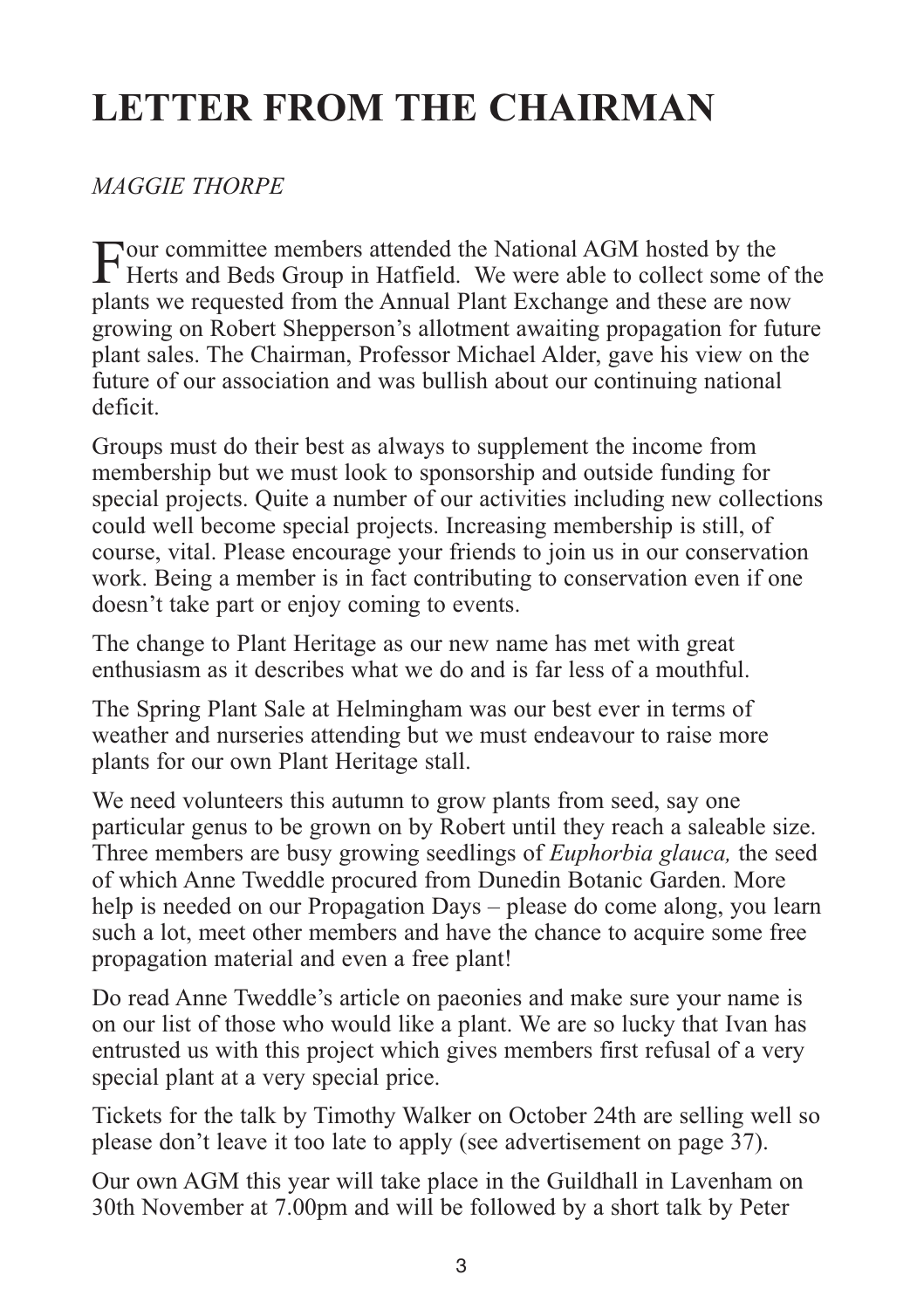Wilson on plants used in everyday and prescription drugs. Please let me know if you intend to come as I need to know numbers for catering. There will be a glass of wine and light refreshments

Congratulations to our Collection Holders at Hampton Court, Sue Wooster for her second gold for alpine campanulas, and Jim Marshall and Sarah Cook for their silver gilts for their Malmaison carnations and Cedric Morris irises respectively. Thanks are due to the RHS for giving PH the chance to run the cloakroom at Chelsea, two years running. I had the pleasure of joining the team at Chelsea. It was quite hard work keeping track of so many coats and bags but lovely to meet members from other groups and rewarding to have raised over £4000 each year. Help is always needed in our Plant Heritage marquees at all the shows and if you let me know I will forward your name to National Office.

I look forward to seeing you at our Autumn Plant Sale at Helmingham - all we need is one or two hours of your time to help with numerous duties either before or after your plant buying escapades! Entry to the sale is free if you volunteer to help. For the first time we are including a Plant Doctor and an Apple Detective so bring along your plant problems or your nameless apples for identification.

We are anxious to continue to supply the public with the excellent and much appreciated leaflet listing specialist nurseries and collection holders in East Anglia. We need a volunteer to take on the publication of the next issue, a job which entails contacting all the nurseries, collecting payment from them and then passing all this information to the printers. Please do let me know if you think you could take on this task.



What on earth? The answer is on page 35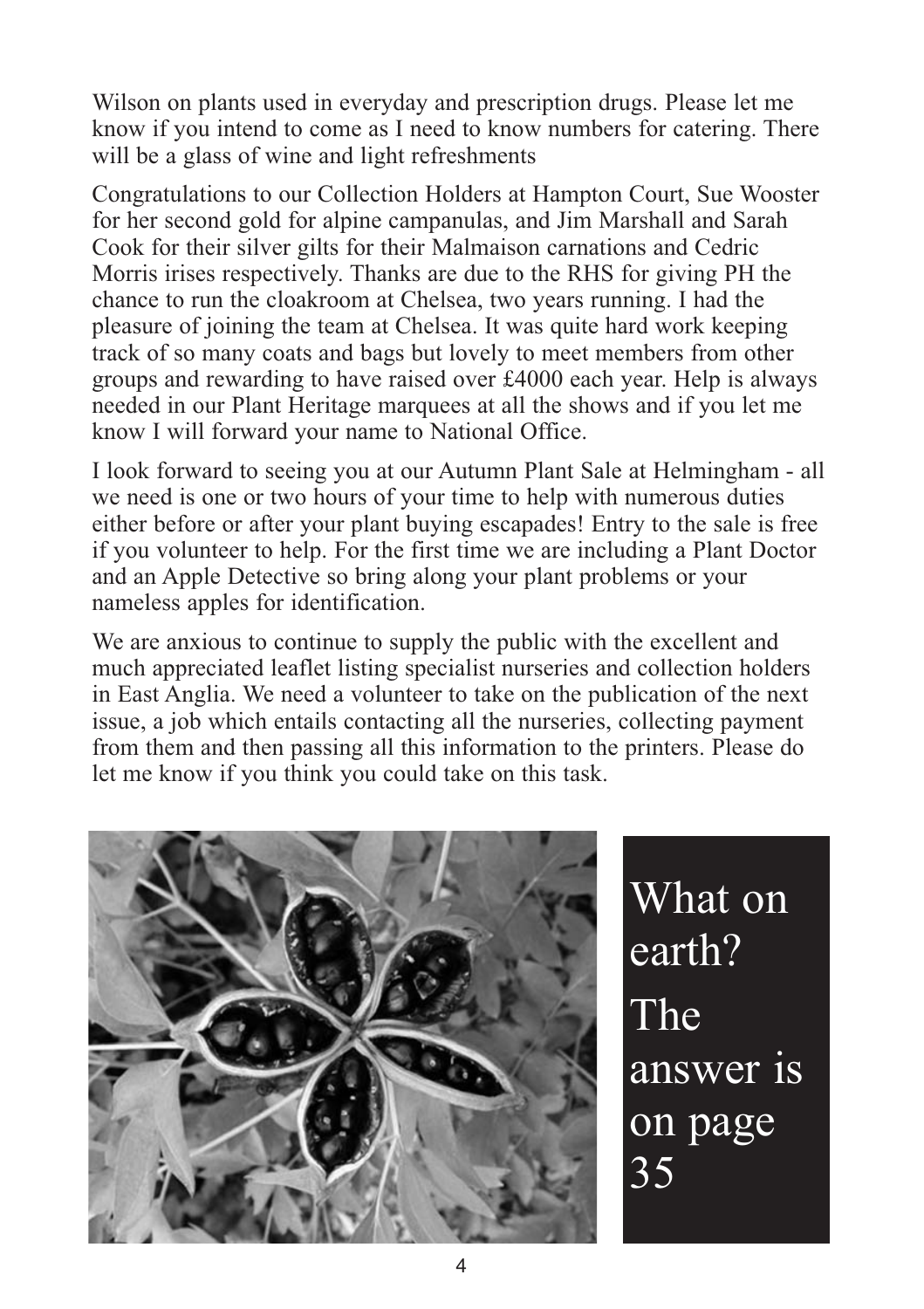### **ANNABEL THOROGOOD**

#### **SUFFOLK GROUP'S NEW SECRETARY**

#### *MAGGIE THORPE*

Last year we appointed Annabel Thorogood as the Suffolk Group's new<br>
Secretary, though we waited until after the birth of her son, Digby, last October to throw her in at the deep end! Now she is up and running as she learns what goes on in our group and how best she can help. So far she has

been instrumental in sorting out our website and helping with the design of our Plant Heritage stand at plant sales.

With a great love of plants she went straight from school to Otley College, completing an ND in horticulture in 1998. This she followed with an HND in Landscape and Amenity Management at Writtle College and in her middle gap year worked with English Heritage at Down House, the former home of Charles Darwin.

It was at Down House that her passion for historic gardens and plants began, and after completing her



HND in 2001 her first job was as sole gardener at Coopersale House, Epping, a private 20 acre historic house and garden which had been derelict until bought by the current owners. She married and in 2004 set up and ran her own plant centre alongside her parent's farm shop in Assington which was sold earlier this year.

She now works in five gardens in and around Boxford, and we are so lucky to have her join us to help with our plant conservation work.

### **SUFFOLK PLANT HERITAGE WEBSITE**

*ANNABEL THOROGOOD*

Earlier this year I took on the refurbishment and running of Suffolk Plant Heritage's website. Charged with lots of enthusiasm yet little experience but lots of time stuck in the house with a new baby, I set to work! My aim was to make the site clear and easy to use for all. One of the key features being the ability for other committee members to edit the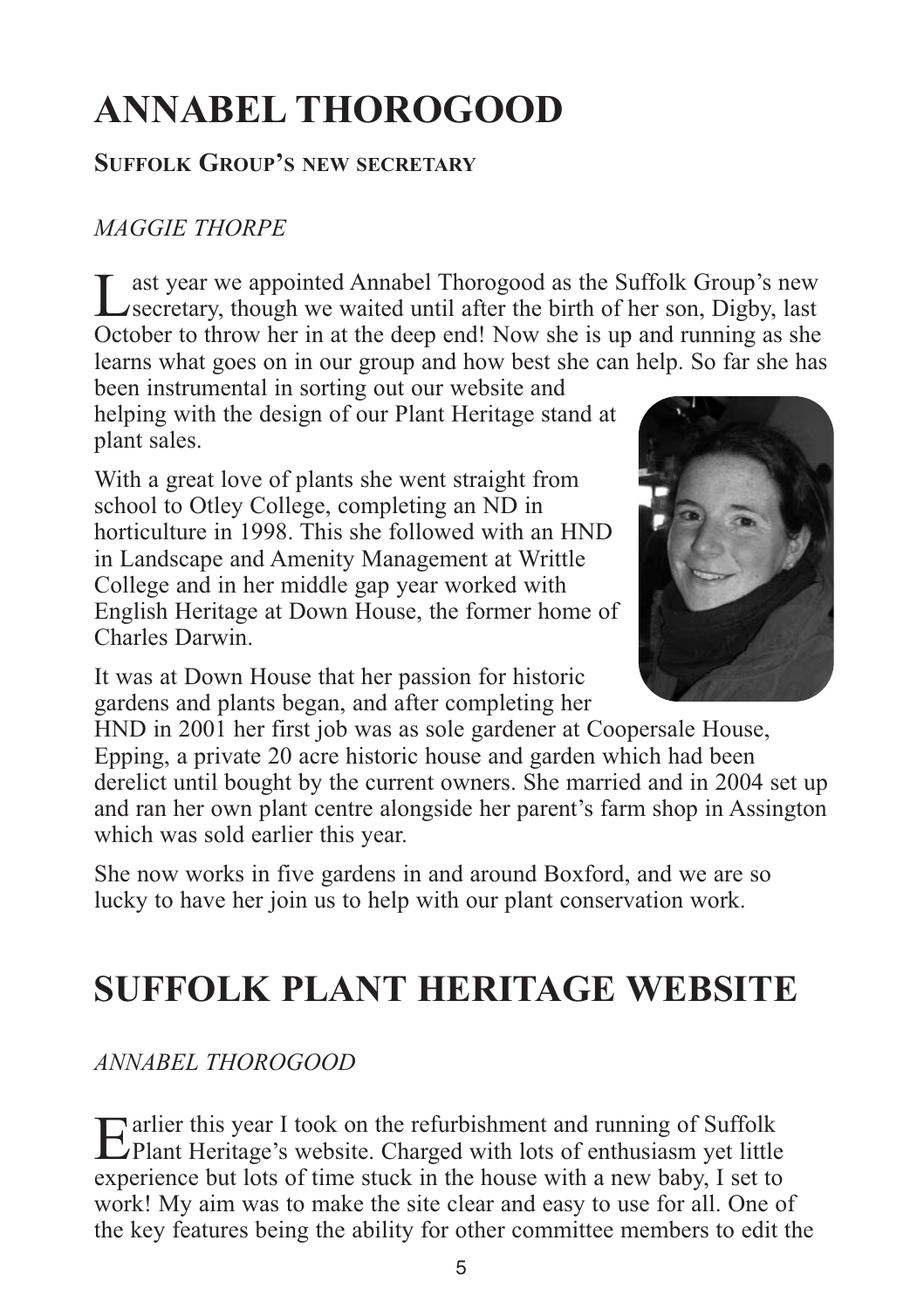site as well as me doing it. The site has all sorts of information on it including the latest news, updates on forthcoming events and details of exhibitors attending the plant sales in addition to photos and information on plant collections held in Suffolk.

I have lots of plans for the site and intend to develop it slowly. I hope to be able to add features such as plant sale tickets available to buy online, additional information from collection holders and maybe even virtual tours of their collections.

I do hope you have found the new site useful and easy to use. I would very much appreciate any feedback you may have about the site. To do this please go to the contacts page to send me a message or e-mail me at annabel.thorogood@gmail.com.

www.nccpgsuffolk.org

### **PROPAGATION OFFICER'S REPORT**

*ROBERT SHEPPERSON*

### GOOD NEWS AND FREE PLANT

In a world bedevilled by bad news and rising costs everyone wants to hear some good news and everyone likes to get something, in this can **Thear some good news and everyone likes to get something, in this case,** for free. Should you wish to benefit from either or both of these recession busters please read on.

First the good news: our spring sale this year at Helmingham comprehensively shattered all previous records for attendance and number and variety of stalls and attractions, and hours of unbroken May sunshine. As a consequence record amounts of financial benefit accrued for Suffolk, ultimately destined to benefit the work of NCCPG (here after mercifully to be known as Plant Heritage).

Around 1,700 people poured through the gates on a flawless day of glorious spring sunshine and gentle breezes. By lunchtime a huge swathe of parked cars stretched out across the deer park alongside the lake, glinting in the midday sun like so many languid highlights on a calm mid summer sea. No greater contrast with our two previous spring sales could be imagined. Inside the sale area eager crowds besieged the free plant collection point to such an extent that apparently all 840 *Iris sibirica* were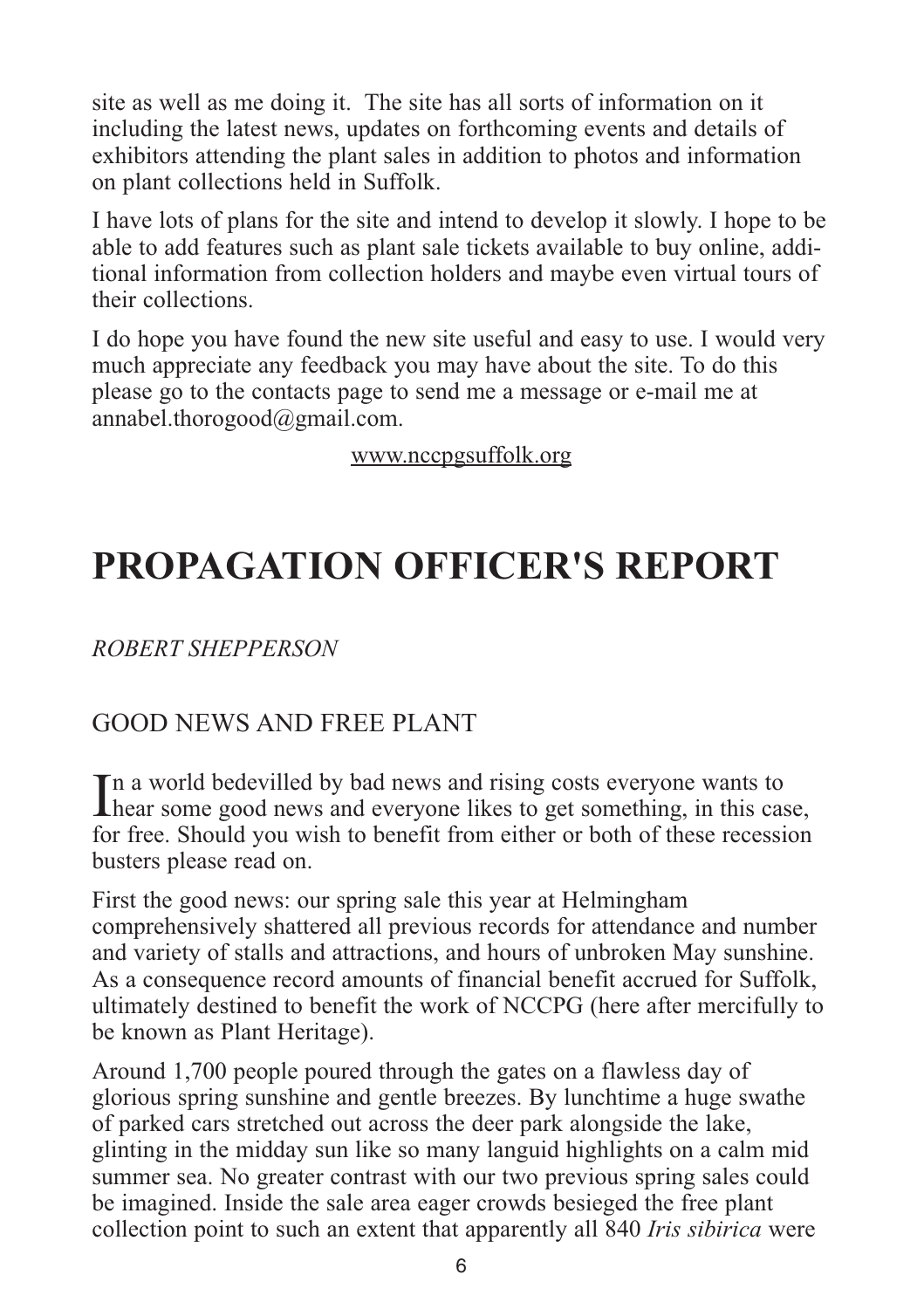gone in less than an hour, leaving the punch- drunk free plant distributors slumped outside the tattered remains of their so recently organised gazebo.

Speaking to a few of the stall holders I got the distinct impression that business had been excellent. Certainly at the Plant Heritage table we sold rapidly, our final income figure was only really capped by availability of plants. I took home barely half a dozen crates. Whilst I am as grateful as ever for all the valuable contributions donated by members, which were every bit as generous as usual, I do have to report that we were let down by our irises.

Conspicuous by their near absence from our display, their normally showstoppable blooms were not in sale conditions at the time due to an outbreak of iris leaf spot. Not something I had noticed before, I saw the tell-tale oval brown spots on our stock plants at the allotment shortly after lifting and potting up around 80 rhizomes in late March. Suspicious, I paid great attention to the potted plants as these developed longer leaves and sure enough not only did they exhibit the same tell-tale signs, but were actually much worse affected than the plants still in the ground, developing dead patches and elongated brown streaks. This disorder apparently does little harm to the iris but the state of their foliage forced me to reluctantly conclude that they were unfit for sale. Pity really, they rooted well enough and quite a few were even flowering well.

I do find them tantalising as potted plants for sale; getting them right is practically like growing money. They are amongst the toughest plants around, easy to establish with extraordinary powers of survival, but yet so easy to miss the quality target for high class plant sale. According to the iris growers at Howard's Nurseries, where we attended a highly successful Iris Day sale at the end of May, the rhizomes are best lifted and potted in late summer rather than early spring: I intend to follow this excellent advice.

Which leads neatly back to that opening free plant offer. We need more plants; to produce same I need more willing assistants. I encourage and reward those prepared to give a little time with propagation. We have free plants and some of these will be Tall Bearded Irises. I can offer such delights as *Campanula* 'Blue Bloomers', *Silene* 'Firefly', *Iris sibirica* 'Shakers Prayer' (a delicately veined rarely available form), several rare asters, species peonies and of course those stunning irises (subject to controlling of leaf spot!).

So why not come along and join us at our group propagation sessions and take home some horticultural gems for your garden absolutely free. In 2010 these are on March 13 and June 26. Please ring me first if you plan to come (01728628415).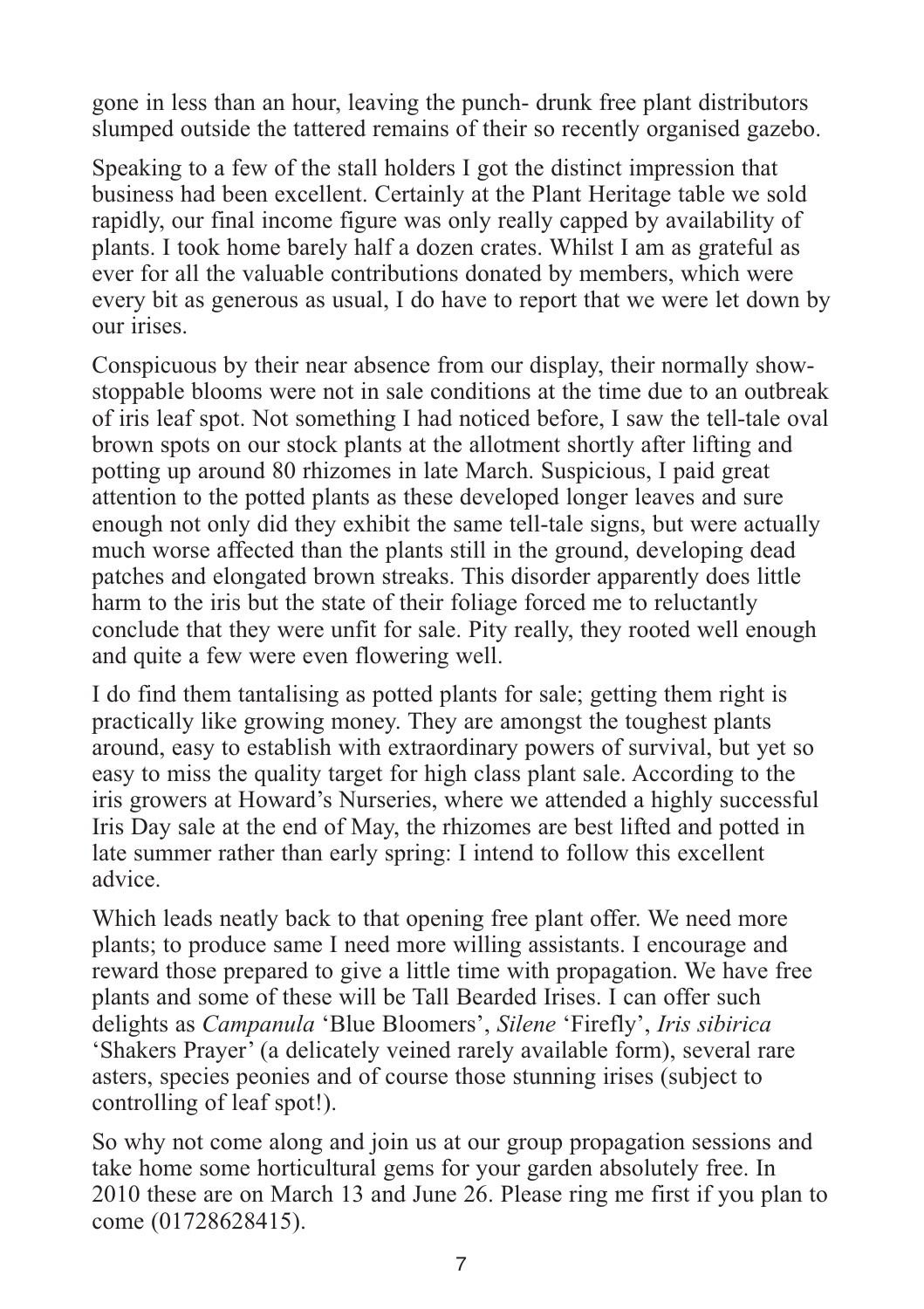### **PLANT COLLECTIONS CO-ORDINATOR'S REPORT**

**MEETINGS AND MARQUEES – THE DIARY OF A PCC**

#### *CHRISTINE MOLE*

**March:** Off to RHS Wisley for the Plant Health Information Day with Sean Reid (National Collection Holder of Buxus at NT Ickworth Hall).

There were interesting lectures from Defra and the RHS on topics ranging from Common Pests to Alien Invaders, with some much needed advice on the control of pests and diseases, including biological controls and compost tea (although sadly not much new advice on box blight for Sean). Perhaps the most serious message of the day was the danger of plant imports - it may be the plant itself which causes the problem, such as knotweed and giant hogweed, or a new pest or disease hiding on an import – such as Hemerocallis gall midge, first detected in 1989, but now all too common.

**April:** The Eastern Region Collection Co-ordinators meeting at Cambridge University Garden Botanic Garden, attended by Mercy Morris, Plant Heritage's Plant Conservation Officer, and PCCs (Plant Collection Co-ordinators) from all over the eastern region. The morning meeting was followed by visits to the Botanic Garden's seed store and library, with its vast array of old and new gardening books; lunch then a tour around the grounds by Tim Upson (Curator), who pointed out to us many of the trees and shrubs which had excited Roy Lancaster at the 2008 Plant Heritage Day.

**May:** Plant Sale at Helmingham, unusually sunny and dry, and as usual I was given display material from many of the Suffolk Collections, including the wide range of flowering Aesculus which Robert Grimsey brought and laid out in vases which caused a lot of interest

I may have had a short break in **June**, but Josephine Mitson and I were hard at it at the RHS Hampton Court Flower show in early **July**. We were there from Monday to Wednesday helping all three of the Suffolk Collections who were exhibiting in the Plant Heritage Marquee. Sue Wooster with her alpine Campanulas and another amazing mock rock construction made by her husband Simon received a well deserved Gold; Jim Marshall (as seen on TV) was awarded a Silver Gilt for his display of Malmaison Carnations, as did Sarah Cook for her exhibit about British Plant Breeders, focussing on the iris breeders Sir Cedric Morris and Arthur Bliss and four Day Lily (Hemerocallis) breeders, all of whom are represented by collections (see article on page 19).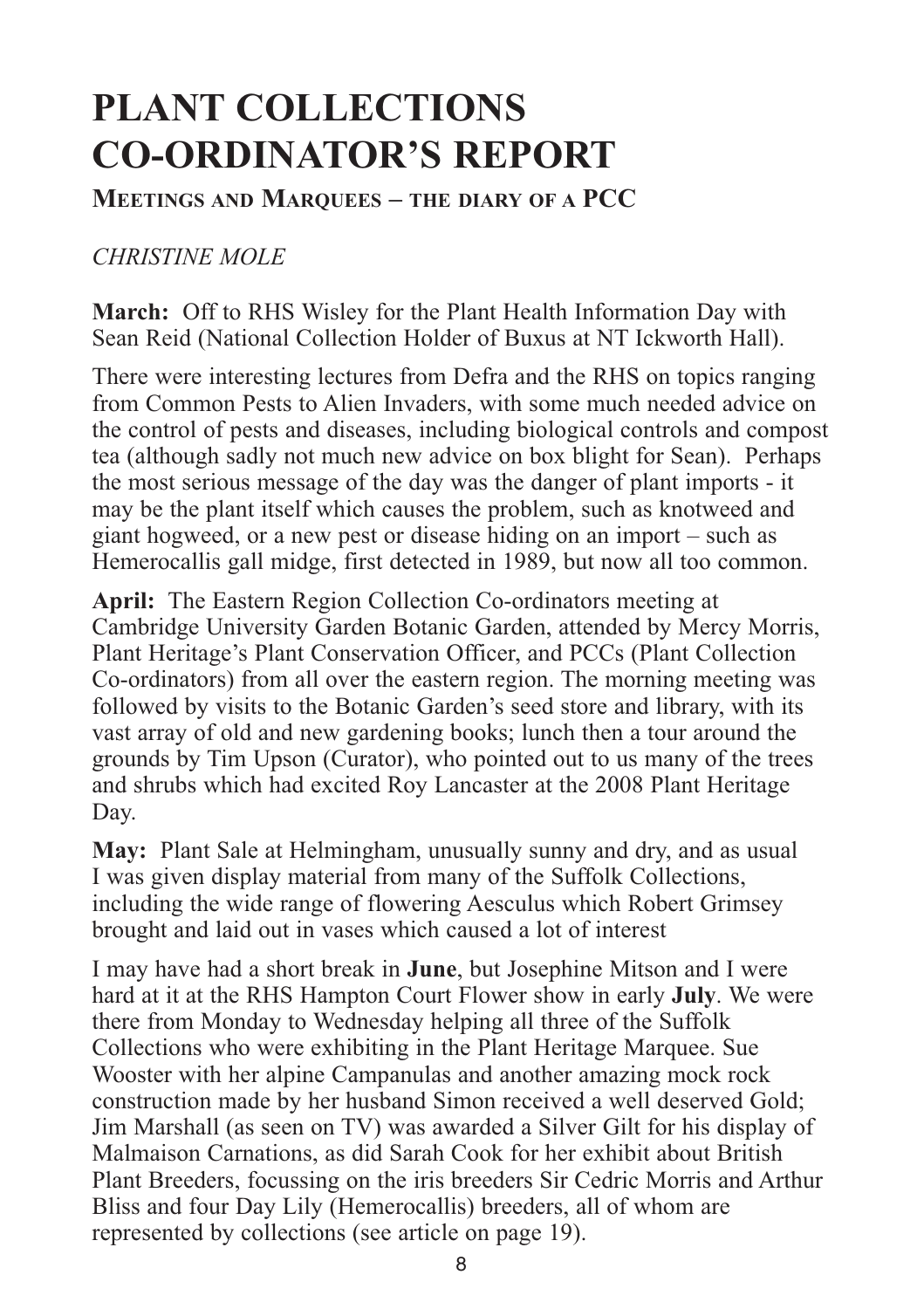Robin and Yvonne Milton, with Melanie obtained a Silver in the Floral Marquee at Hampton Court (and another at Tatton) – so yet again the Suffolk collections have been 'out and about' and winning medals.

**Mid July** and I was attending a meeting to discuss ways which Plant Heritage could best engage with education and also saw me getting my hands dirty, or at least wet, helping Jim Marshall and Sarah Cook by watering the Malmaisons and all their other plants while they were away for a few days, and finally visiting Sue Wooster at the Sandringham Flower Show (Silver Gilt this time).

**August 24**, in the future as I write this, there will be a collections holders meeting at Ickworth courtesy of the National Trust and Sean Reid, where we will all be able to discuss collection issues with Mercy Morris (Plant Conservation Officer) and also have a chance to see the Buxus Collection and garden at Ickworth. Just to finish Alan Shipp who has a Hyacinthus orientalis collection based at Cambridge will be doing a display in Newmarket next year (more details later).

### **SUFFOLK'S NATIONAL COLLECTIONS**

| <b>AESCULUS</b>      | Bury St. Edmunds                             | Robert Grimsey, 01728 685203                                               |
|----------------------|----------------------------------------------|----------------------------------------------------------------------------|
| <b>BUXUS</b>         | Bury St. Edmunds                             | National Trust Ickworth Park,<br>01284 735819                              |
|                      | CAMPANULA Bury St. Edmunds                   | Sue Wooster, 07879 644958                                                  |
|                      |                                              | DELPHINIUM & RIBES Bury St. Edmunds Rougham Hall Nurseries,<br>0800 970751 |
|                      | DIANTHUS (Malmaison) Ipswich                 | Jim Marshall, 01473 822400                                                 |
| EQUISETUM Stowmarket |                                              | Anthony Pigott, 01449 766104                                               |
| <b>ERYSIMUM</b>      | Walpole                                      | Dr. Simon Weeks, 01986 784348                                              |
| <b>EUONYMUS</b>      | East Bergholt                                | Rupert Eley, 01206 299224                                                  |
| <b>HIBISCUS</b>      | Woodbridge                                   | John Woods Nurseries<br>01394 386914                                       |
| <b>HOSTA</b>         | Stowmarket                                   | Mickfield Hostas. 01449 711576                                             |
| <b>IRIS</b>          | Ipswich<br>(Sir Cedric Morris introductions) | Sarah Cook, 01473 822400                                                   |
| <b>SYRINGA</b>       | Stowmarket                                   | Norman's Farm, 01449 781081                                                |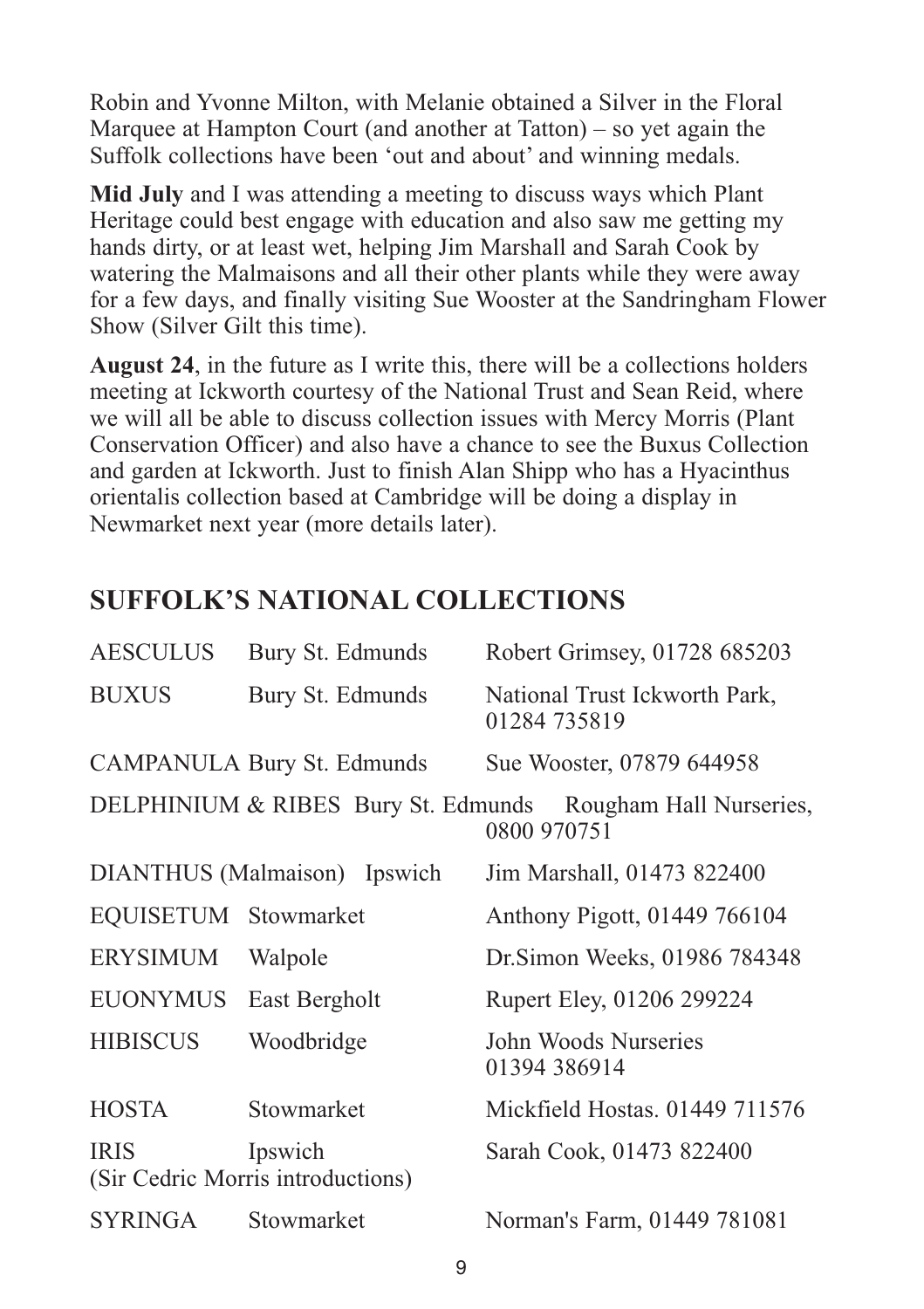### **MEMBERSHIP REPORT**

#### *PAULINE BYFORD*

It has been a very difficult time to recruit new members because of the economic climate. In April the National Office organised a meeting for **L**economic climate. In April the National Office organised a meeting for the group chairmen and membership secretaries which was a very useful occasion. We exchanged ideas with other county groups on how to attract and keep new members.

Currently there are 4,363 national members of which 267 are Suffolk members. If you belong to a local gardening group, however small, please let me know the name of the secretary so I can send plant sale flyers as our plant sales are among our best recruiting strategies. If you know gardens which are opening for charity, please contact me and I can send you our literature and membership forms. Hosts are usually very happy for you to leave information about Plant Heritage on the table at the entrance. If you have any ideas that might attract other gardeners, please e-mail them or phone me.

We are trying to cut postage costs by using e-mails. New members usually put email addresses on their application form but I am sure many more of you have one too. My new e-mail address is pabyford@btinternet.com.

### HELP NEEDED!

for our autumn plant sale at Helmingham Hall on Sunday 20 September

Volunteers are needed at the gate, questionnaire desk and members' gazebo. If you can spare an hour or so please contact Pauline Byford 01284 762628, pabyford@btinternet.com

Helpers get free entry to the sale and Helmingham Gardens.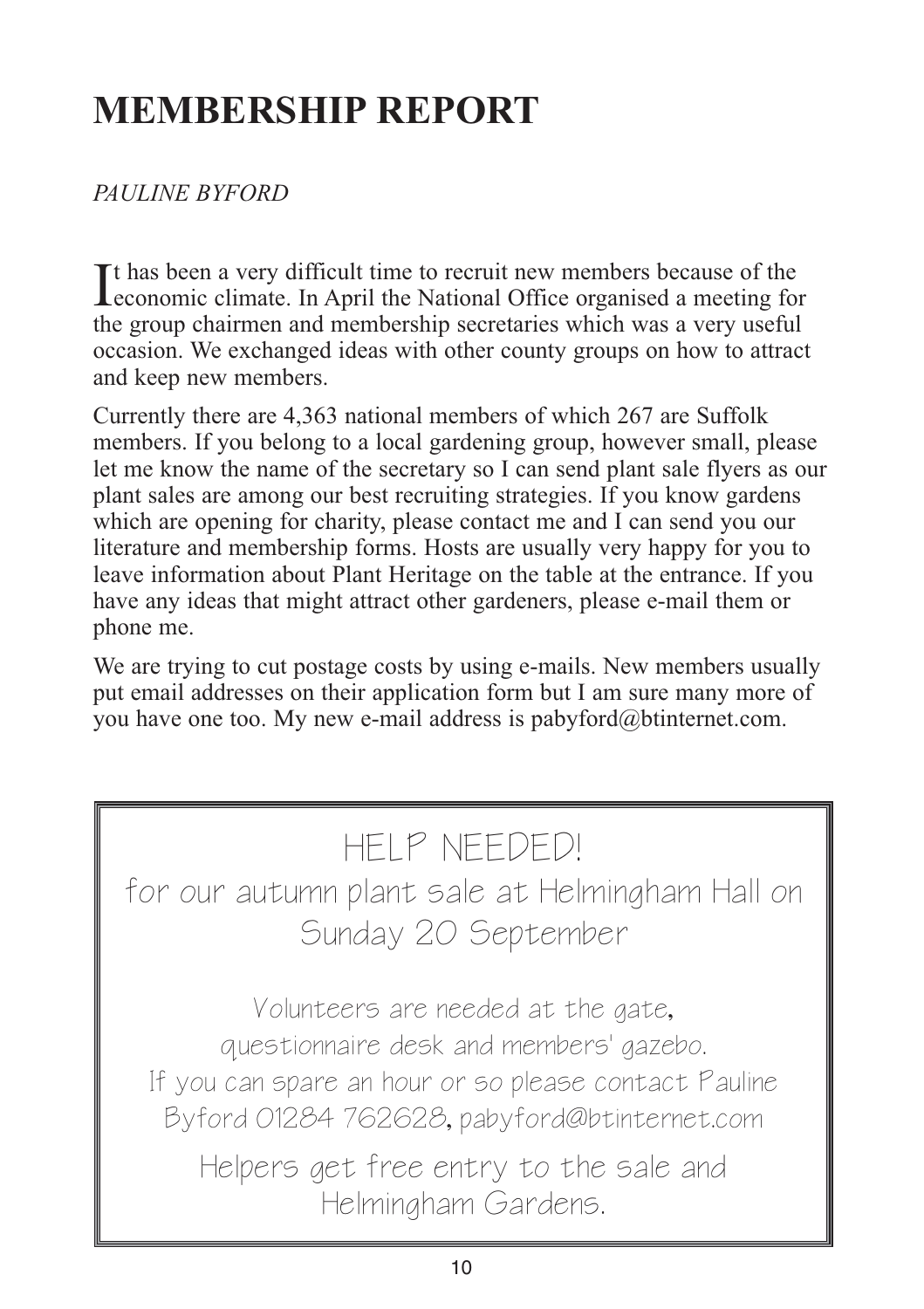### **HELP TO PUBLICISE THE PLANT SALE**

#### *SUE BURTON*

The success of this spring's Plant Heritage Sale at Helmingham owed **1** much to the amount of increased publicity that we were able to organise, and thanks are due to the many members who helped by placing leaflets in suitable sites.

These included garden open days, restaurants and tea rooms, museums and galleries, special exhibitions, markets, and, of course, exhibitors' own nurseries. We also much appreciated the information that people were able to give us about their local parish magazines, village garden societies and parish websites.

We have by no means got every Suffolk magazine, website or garden society on our database and would be grateful to hear of more. If you could help in this way, please drop me an email at rookery.house $\omega$  virgin.net, or phone 01284 828273. You may know of other local societies which would like our leaflets and/or posters. Or you might be able to help by putting a few leaflets advertising the Autumn Plant Sale in your local post office or anywhere local that is visited by numbers of people. We can post out to you as many leaflets as you can manage!

Thank you in advance for any help that you can give.

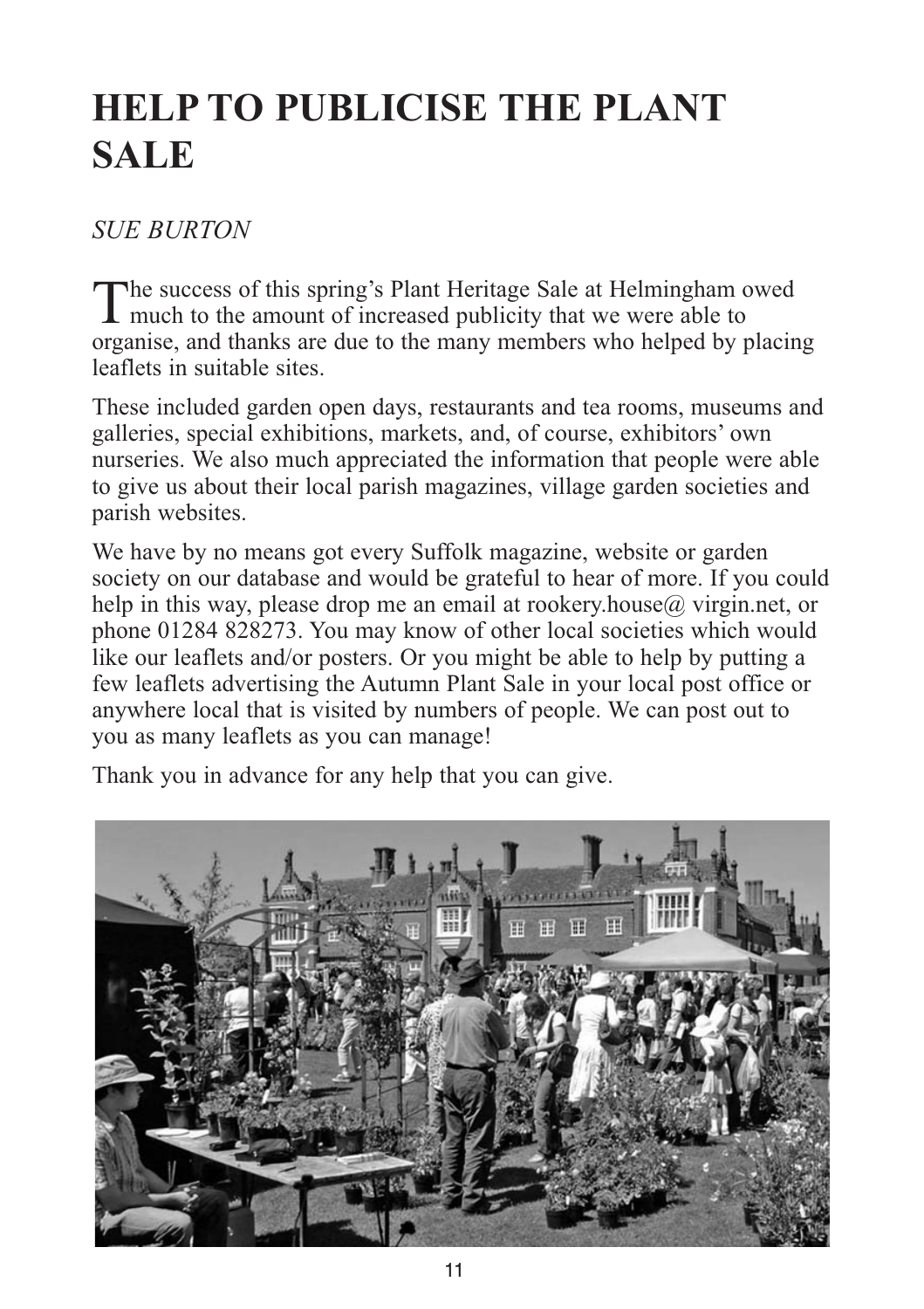### **SUFFOLK GROUP SPEAKERS AND VISITS PROGRAMME**

### **2009**

#### **SEPTEMBER**

| Saturday 12, 2.30 pm           | Sally Petitt, Cambridge Botanic Garden. 'The<br>Tulip Species Collection + bulbs for sale<br>Stowupland Village Hall*                                                                                                                                       |
|--------------------------------|-------------------------------------------------------------------------------------------------------------------------------------------------------------------------------------------------------------------------------------------------------------|
| Sunday 20<br>10.30am - 4.00 pm | Plant Sale at Helmingham Hall<br>Please register your willingness to help - email<br>pabyford@btinternet.com or ring 01284 762628                                                                                                                           |
| <b>OCTOBER</b>                 |                                                                                                                                                                                                                                                             |
| Saturday 24, 2.30 pm           | Timothy Walker, Director of the University of<br>Oxford Botanic Gardens 'What have plants ever<br>done for us?'. Stowupland Village Hall. Tickets<br>£10 members, £12 guests including tea.<br>To book contact Maggie Thorpe smece@aol.com,<br>01787 211346 |
| <b>NOVEMBER</b>                |                                                                                                                                                                                                                                                             |
| Monday 30, 7.00 pm             | Suffolk Group AGM, Guildhall, Lavenham.<br>including short talk by Peter Wilson on plants used                                                                                                                                                              |
| $\mathbf{i}$                   | n everyday and prescription drugs.<br>Please advise Maggie Thorpe smece@aol.com, or                                                                                                                                                                         |

*01787 211346 if planning to attend*

### **2010 (ARRANGED SO FAR)**

### **JANUARY**

| Saturday 30, 2.30 pm   | Sarah Cook 'Cedric Morris's Irises'<br>Stowupland Village Hall 01473 652587                                     | $*_{-}$ |
|------------------------|-----------------------------------------------------------------------------------------------------------------|---------|
| <b>FEBRUARY</b>        |                                                                                                                 |         |
| Saturday $27, 2.30$ pm | Dr Andrew Ward of Norwell Nurseries and<br>Gardens, Newark 'Wonderful Woodlanders'<br>Stowupland Village Hall * |         |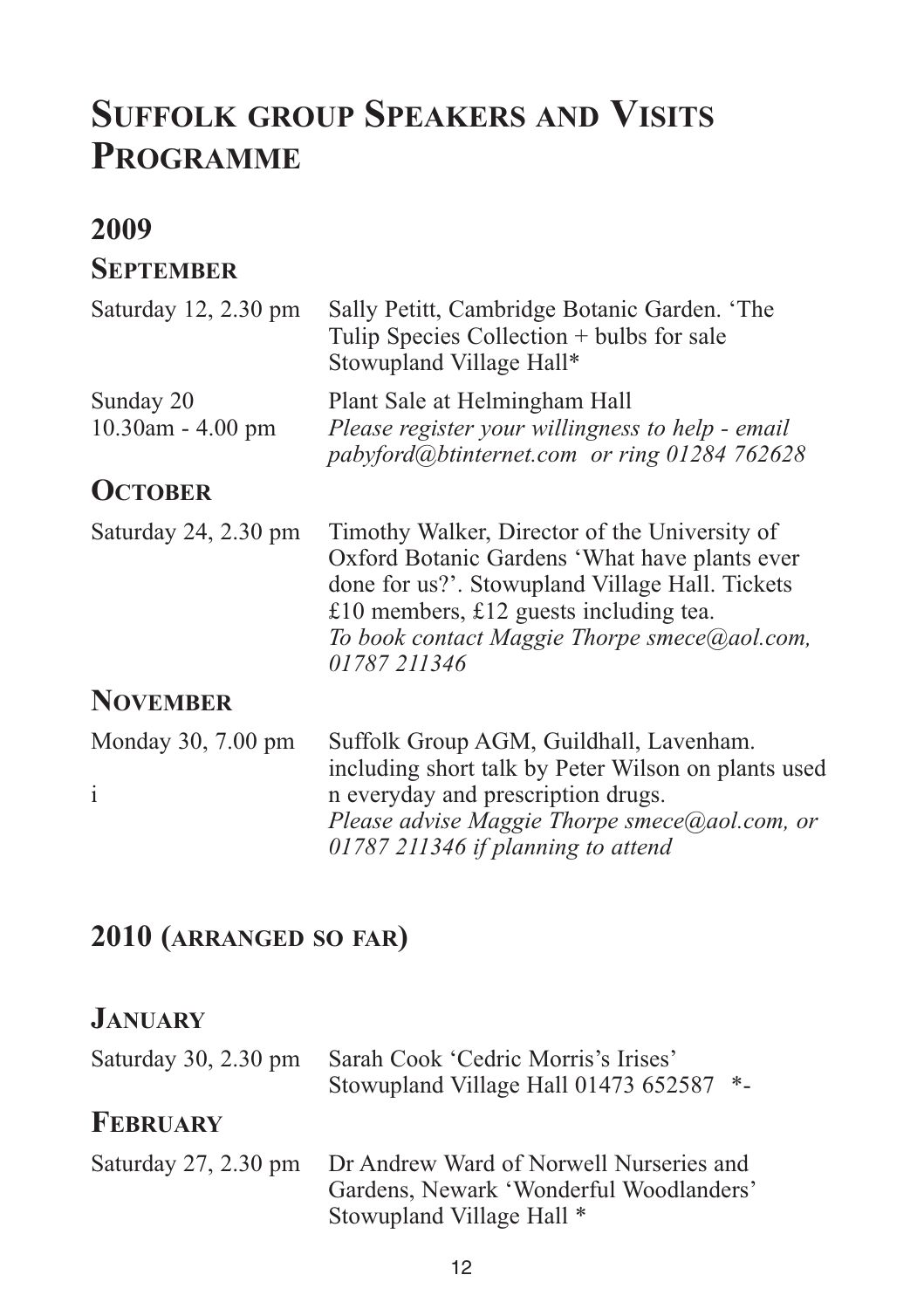### **MARCH**

| Saturday 13, 1.30pm  | Propagation Day. General spring division and<br>repotting. Robert Shepperson's allotment,<br>Worlingworth. Ring Robert on 01728 628415 if<br>you intend to go.          |
|----------------------|-------------------------------------------------------------------------------------------------------------------------------------------------------------------------|
| Saturday 27, 2.30 pm | Dr Chris Grey-Wilson 'Pulsatillas'<br>Stowupland Village Hall *                                                                                                         |
| <b>MAY</b>           |                                                                                                                                                                         |
| Saturday 22, 2.30 pm | Yvonne and David Leonard, Crosshills, Field<br>Road, Mildenhall IP28 7AL (01638 712742).<br>Garden visit. Specialities Verbascum and Cistus.<br>£3 per person (for NGS) |
| <b>JUNE</b>          |                                                                                                                                                                         |
| Saturday 19, 2.30 pm | Brenda and John Foster, Gable House, Halesworth<br>Road, Redisham NR34 8NE (01502 575298).<br>Garden Visit. £4 per person                                               |
| Saturday 26, 1.30pm  | Propagation Day. Cuttings, repottings, etc.<br>Robert Shepperson's allotment, Worlingworth.<br>Ring Robert on 01728 628415 if you intend to go.                         |
| <b>JULY</b>          |                                                                                                                                                                         |
| Saturday 3, 2.30pm   | Bernard Tickner, Fullers Mill, West Stow, Bury St<br>Edmunds IP28 6HD (01284 728248). Garden<br>Visit.                                                                  |
| <b>SEPTEMBER</b>     |                                                                                                                                                                         |
| Saturday 11, 2.30 pm | Sue Martin of Frittenden, Cranbrook, Kent<br>'Geums' Stowupland Village Hall *                                                                                          |

Lectures marked \* are free to members, with £3 entrance for non-members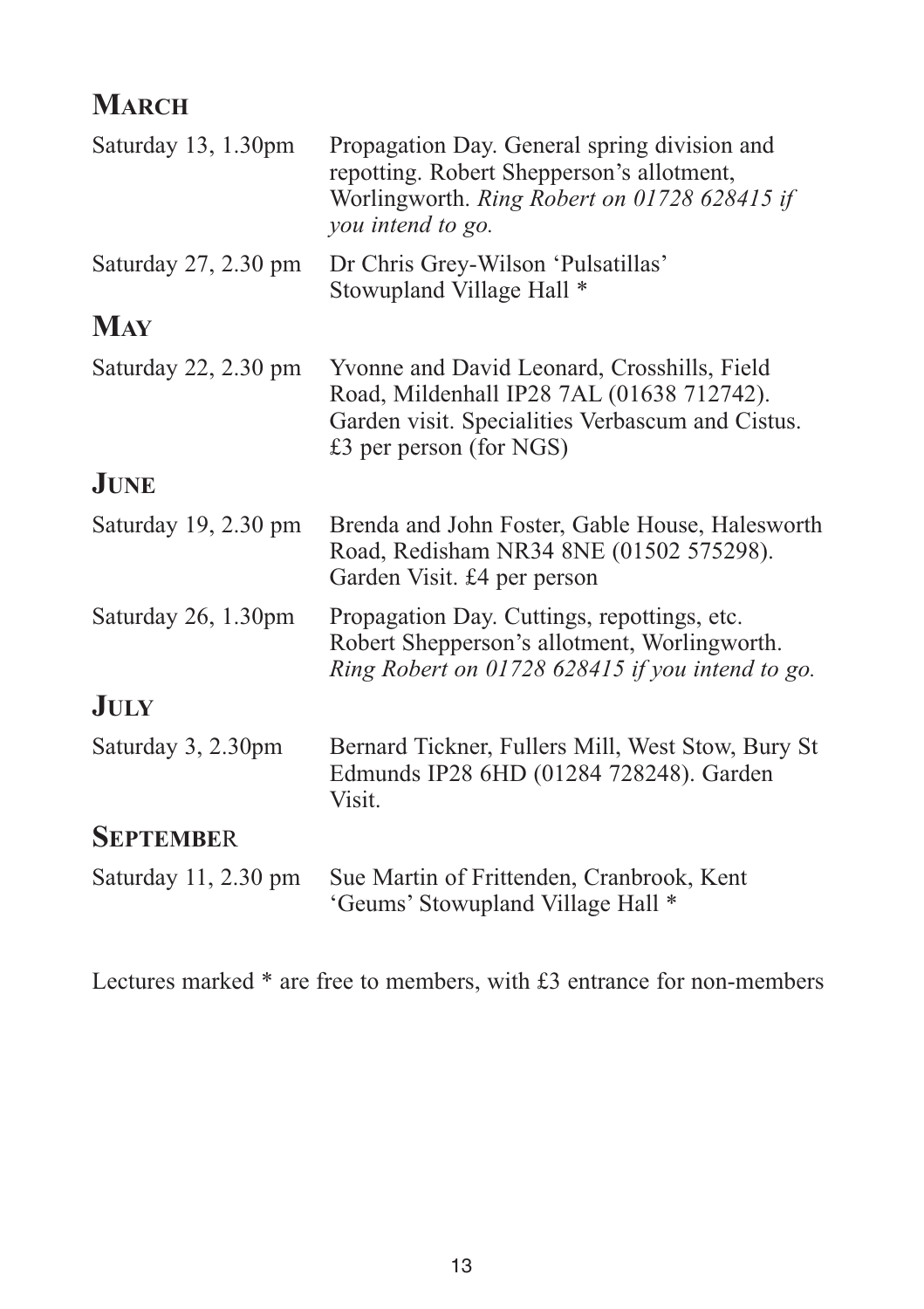### **APPLE REVIVAL**

We're delighted to welcome Apple Revival as a new exhibitor at the autumn plant sale at Helmingham Hall, featuring an 'Apple Detective' table. Bring along your mystery apples, those fruit whose name you have forgotten or never known, and the team of experts will try and identify them for you. Spread the word - and perhaps someone will turn up with an old variety which was previously undiscovered!.

The continuous destruction of traditional apple orchards over recent years is well publicised. Apple Revival has been set up primarily to preserve and sustain the survival of unique and rare old apple varieties.

Part of Apple Revival's objective is to locate and identify rare varieties. Over two hundred years of collective experience in apple growing provides a wealth of knowledge in old English varieties.

Apple Revival's catalogue includes a selection of varieties propagated and grown from the trees of a very old orchard situated in Norfolk. The catalogue lists such treasures as Hembling, dating back before 1644, with only two known trees still growing in Norfolk, and Herringfleet Beauty, which was discovered in the remains of an early eighteenth century orchard. Planting these trees in residential gardens or small orchards will help in the revival of some of the rarest varieties and maintain them for future generations.

Apple Revival is not open to the public, but you can contact them on info@applerevival.co.uk www.applerevival.co.uk.

### THE PLANT DOCTORS Autumn Plant Sale at Helmingham Hall

Do you have some plant problems or problem plants? Bring them along to the Plant Heritage Plant Sale on 20 September, and our team of expert plant doctors will be there to help.

Sarah Cook, former head gardener at Sissinghurst, Ivan Dickings, RHS committee member (andSuffolk Group president) and Jim Marshall, former National Trust Gardens Advisor, will be on duty at the Plant Heritage membership tent between 12 and 2 pm to offer advice and (sometimes!) cures.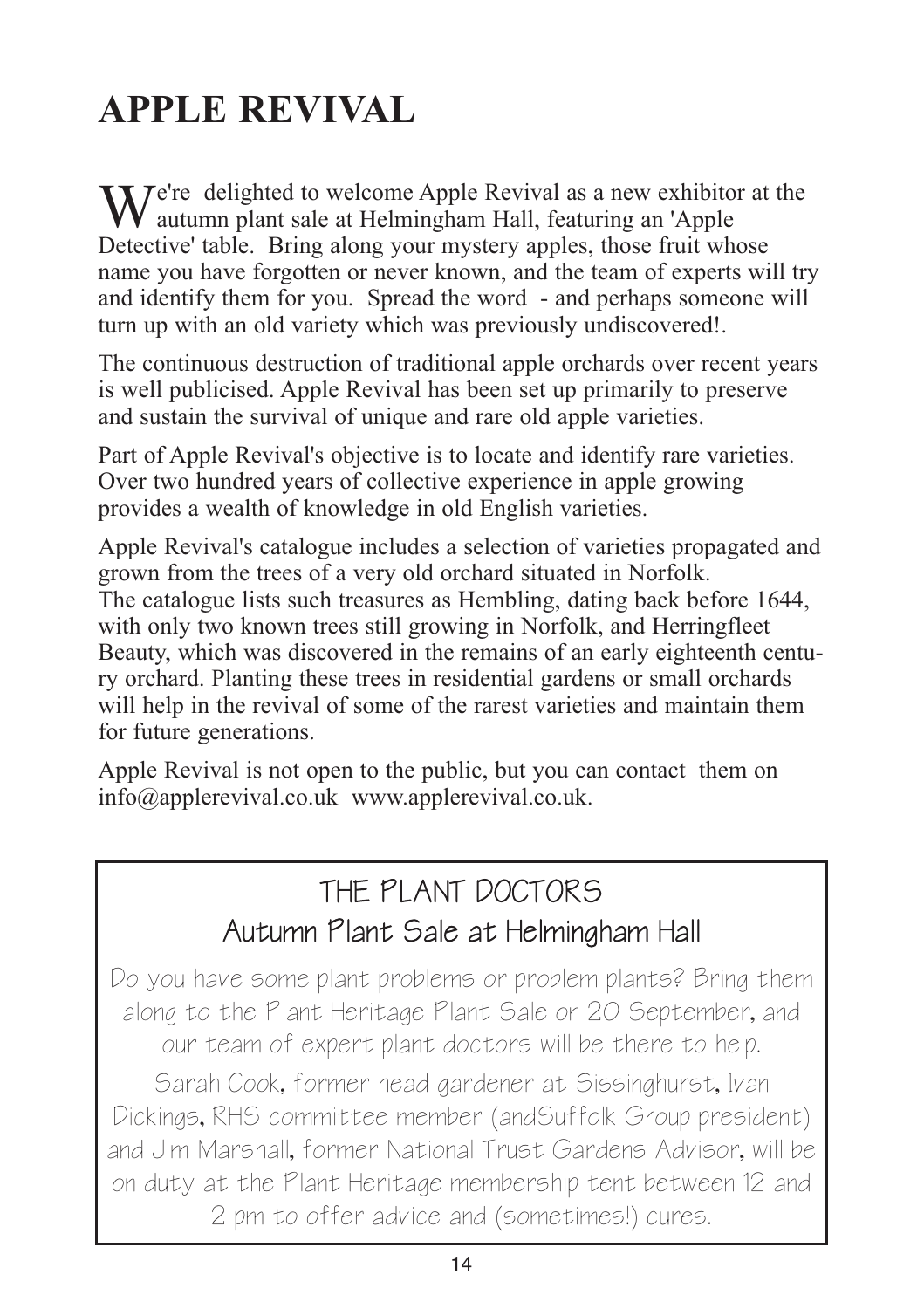### **THE PLANT HERITAGE NATIONAL COUNCIL**

### *ANNE TWEDDLE*

Itook over the role of Suffolk council representative earlier this year and<br>now have attended two meetings. The Plant Heritage National Council **L** now have attended two meetings. The Plant Heritage National Council is made up of a representative of each of the county groups, plus the officers from the National Office and the RHS. It is chaired by Michael Alder and held every four months in London.

The role of the council is more about direction than details. That's not to say discussion is limited, it isn't. Much of the very detailed work of Plant Heritage is done by various committees. The Council members are circulated with minutes of these committees as well as the board. This way we can keep abreast of activities across the organisation. Our role is in overseeing, affirming and discussing the activities and roles of Plant Heritage.

The opportunities created by the Council meetings include the regular contact with representatives from the other country groups where we learn what everyone is up to and how ideas can be shared. This sharing process is starting to take on a life of its own, with an e-mail network beginning between groups.

Budgets is a topic which is always under review and discussion. Michael Alder is taking a pragmatic view about deficits, which is helpful and refreshing for everyone. We also learn about changes in staff and what's happening on the fund raising front as well as reports from all the main committees.

The Council is a melting pot of people and ideas and very helpful for such a wide flung organisation such as ours.

### PLANT HERITAGE NEWS

### For an update on what's happening at National Office visit the current issue of Newslines on the website www.nccpg.com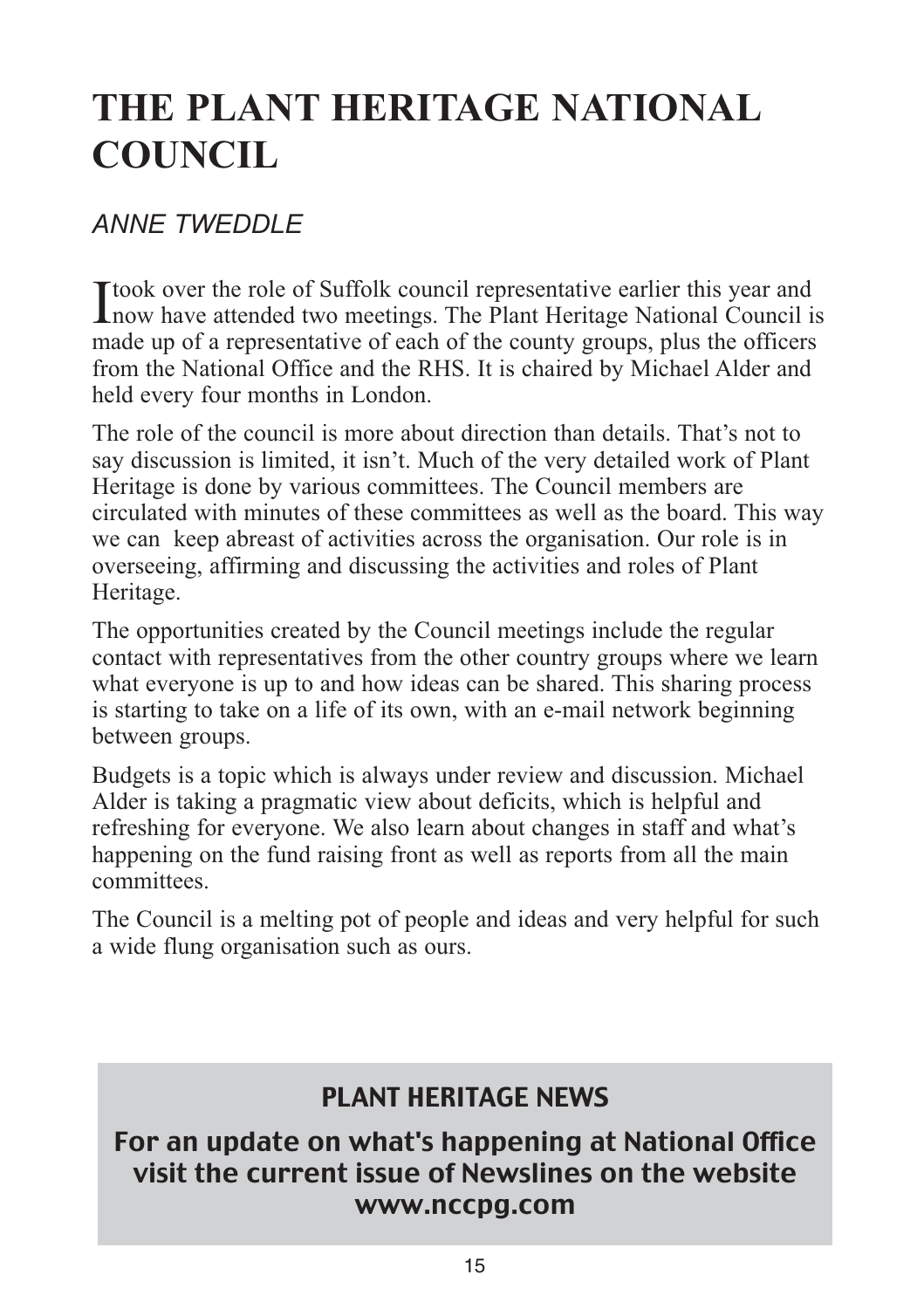### **WOODY PLANTS FOR GARDENS IN EAST ANGLIA**

#### **A TALK BY BRIAN HUMPHREY**

### *IVAN DICKINGS*

Earlier in the year Brian Humphrey gave the Suffolk Group a stimulating and very interesting lecture which was packed with information on technical aspects, tips about cultivation and historical points about the plants he talked about.

The lecture started by giving some disadvantages in growing woody plants. These include being expensive to buy, having to wait several years for maturity, they can get too large and roots can cause damage to buildings if planted too closely especially on clay soil. He then moved on to advantages, which are many, including giving the garden structure, the 'in' word with garden designers, permanency which gives the garden more interest during the year for a longer period especially during the winter. Once woody plants are established weeding and general maintenance can be dramatically reduced. It is surprising how large growing shrubs and trees respond to quite hard selective pruning.

We were then treated to a wonderful selection of slides accompanied by Brian's in-depth knowledge. The first slide was a mouth-watering very large specimen of *Cornus controversa* 'variegata' AGM growing near Lake Como in Italy, but alas it is only suitable for large gardens and must be planted in one's early life in the hope that you will live long enough to see it in its full glory. It can of course be grown in a fairly large garden, but it does require an open space to enjoy and show the tiers of growth. It is often called The Wedding Cake Tree.

If you wish to plant a large growing tree like an oak, but lack space, plant *Quercus robur fastigiata* or any other fastigiate form of a tree. A good medium tree is a selected form of *Betula utilis* such as B. Grayswood Ghost AGM, with its wonderful white bark in the winter. Brian has a passion for Japanese maples and given the correct position, out of direct sunlight and shelter from strong winds, can make a striking feature. They are very happy in large containers and with fleece the young growth in the spring can be protected against late spring frosts.

Magnolias are another favourite and one which will tolerate chalk is *Magnolia salicifolia* 'Wada's Memory' AGM and one suitable for the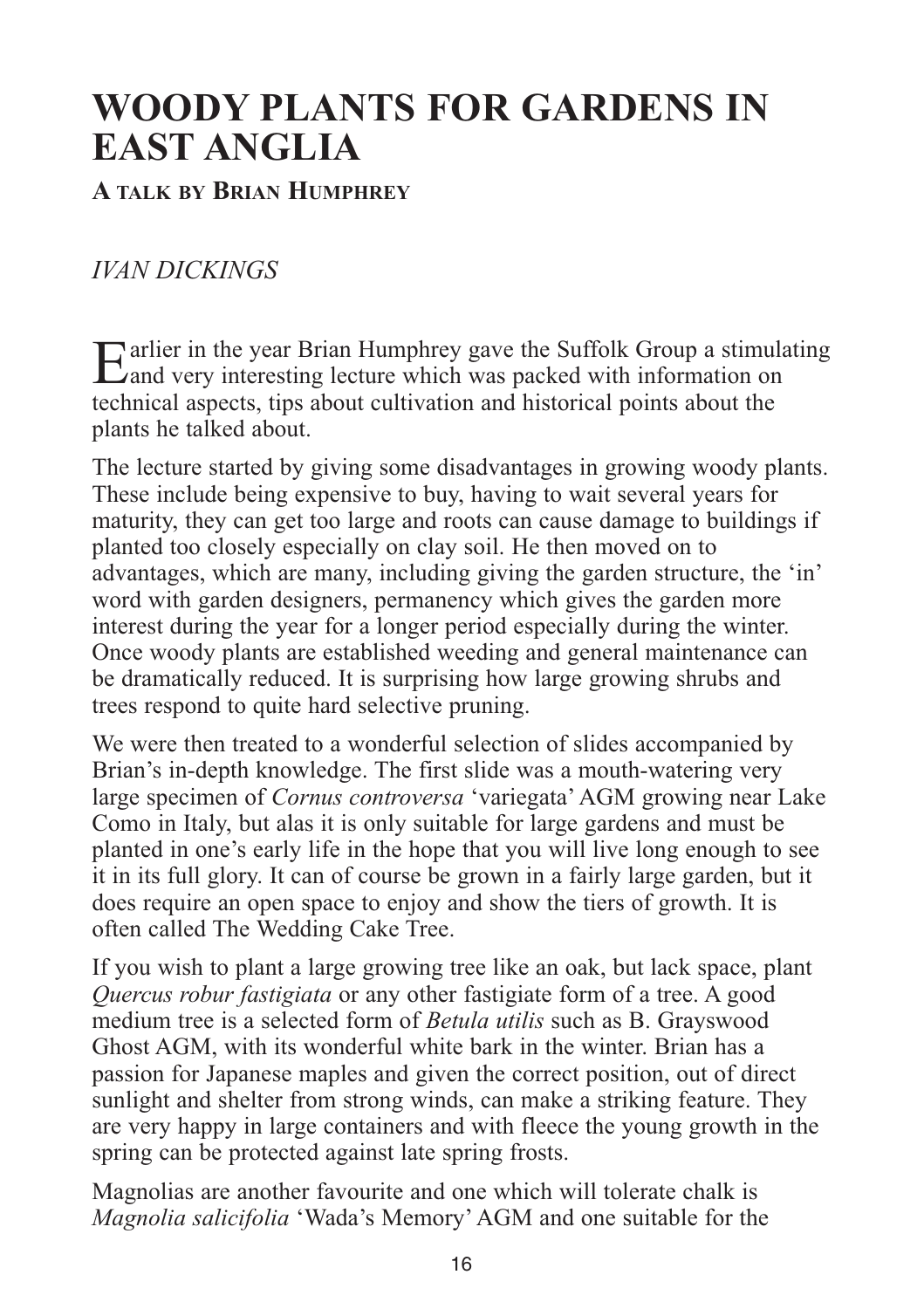smaller garden, *Magnolia x lobneri* 'Merrill' AGM. Daphnes are veryone's favourite and varieties of bholua, which was introduced from Himalaya in 1938, are a must. All have a delicious scent. There are now a number of forms but the one recommended was *Daphne bholua* 'Jacqueline Postill' which was raised by the propagator at Hilliers and named after his wife.

A plant which you would not expect to survive in East Anglia is *Acacia pataczekii* which explodes with bright yellow flowers profusely each spring. *Abutilon* x suntense, another Hillier introduction, this time by Peter Dummer, is a wonderful wall plant with deep lilac hollyhock shaped flowers in early summer.

These are but a few of the many plants mentioned by Brian who then turned briefly to planting and weed control. For planting he uses a long narrow spade with an extended handle to make the shape of the hole and a double long handled implement with two trowel-shaped blades which are pushed into the soil to extract the soil, making a perfect hole for the ball of the plant. The soil which has been taken out is pushed in and around the ball with gloved hands and he stresses NO jumping up and down to firm the soil. He does not agree with teasing the roots out from the ball.

Brian is definitely not a hand-weeder nor a hoer. He recommends the use of a knapsack sprayer which can be used for residual weed killing or for spot treatment against nettles, docks spear grass etc. Hoeing disturbs the soil and brings weed seeds to the surface ready for more hoeing, leaving you less time to sit in your deck chair to enjoy the fruits of your labours.

We all learnt a lot from Brian's lecture, so let us hope that he will come back to talk to us again.

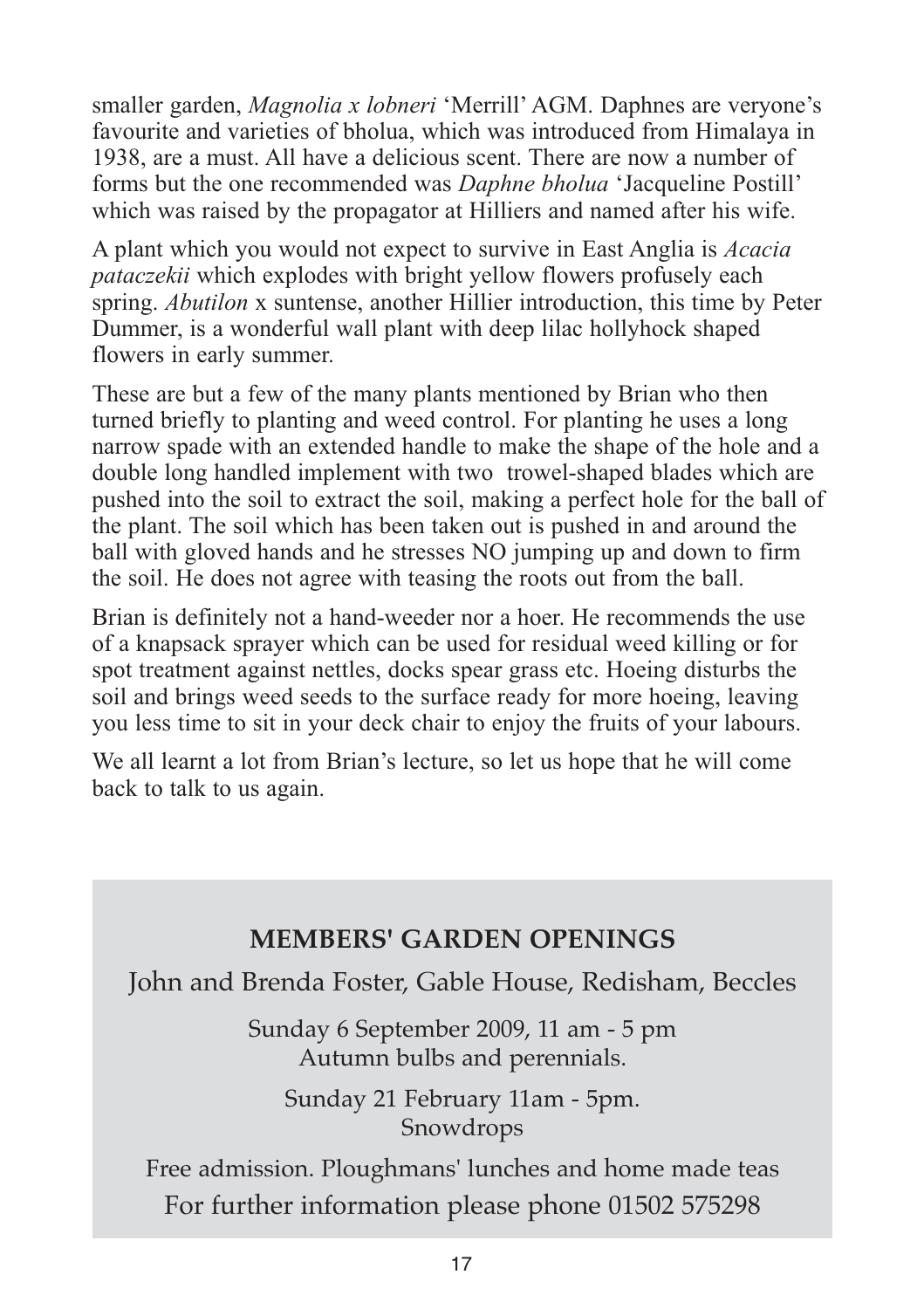

### **THE GENERATION GAME**

One of Suffolk Group's National Collection holders exhibited at Hampton Court this year with the aid of three generations of the same family.

The small, family-run business of Mickfield Hostas usually exhibits at Hampton Court Flower Show every year in a plant plot (outside exhibit space). This year they decided, after a 10-year absence, to also exhibit in the Floral Marquee. Their Chinese-style stand was awarded a Silver Medal and was extensively photographed throughout the show as it caught the imagination of the show visitors.

Robin and Yvonne could be found just outside the Floral Marquee in the Plant Mall, whilst David, Melanie and Andrew were inside the Floral Marquee. Andrew was taking part in the show as part of his Year 10 Work Experience fortnight.

Visitors to the show found them easy to spot as they were sporting jazzy waistcoats made from fabric with a hosta leaves design.

*Photo courtesy of a family friend: Andrew, Robin and Melanie beside their Floral Marquee stand.*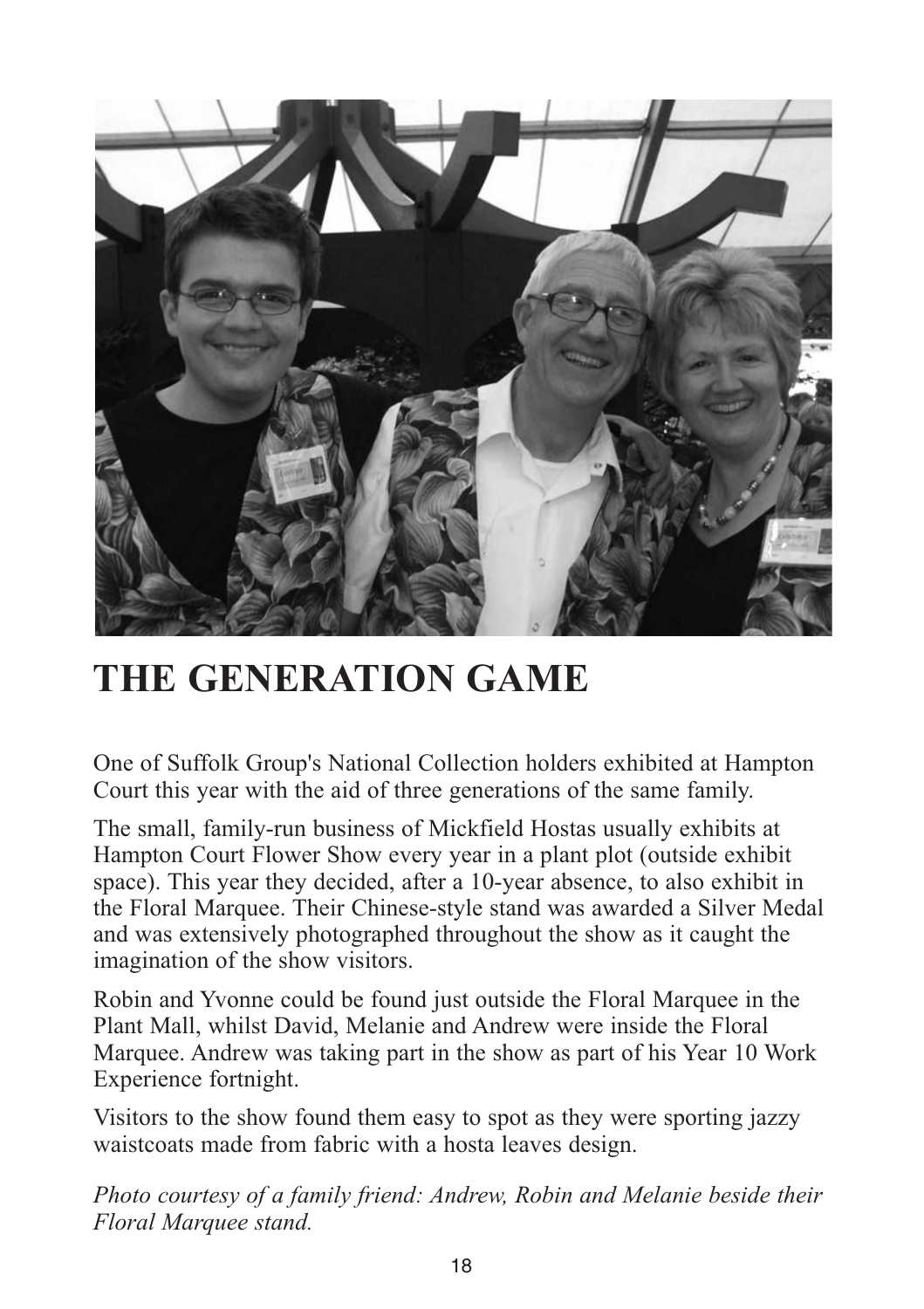### **DAY LILIES AT HAMPTON COURT**

#### *SARAH COOK*

When the RHS decided to celebrate of the Best of British Horticulture<br>at all its flower shows this year I rapidly decided it was the excuse I needed to apply to put up a display of my collection of Tall Bearded Iris (bred by Sir Cedric Morris - one of the Best of British!) in the Plant Heritage Marquee at the Hampton Court Flower Show. Too late for any irises to be in flower at the time, I needed a supporting cast of flowers to add colour to what would otherwise need to be an exhibit purely in words and pictures. I started to look at the other British breeders who were represented by Plant Heritage collections, there are all too few, but fortunately two collections \* are devoted to four of the best British Hemerocallis (Day Lily) breeders. They were an obvious choice to add to my exhibit as some of their hybrids would be in flower in early July

Of the four breeders the ealiest (George Yeld) started hybridisng in about 1890 and the most recent (Robert Coe) was hybridizing until the 1970s, so all but the most recent introductions would be covered. I have always been fascinated by the people behind the plants we grow in our gardens \*\* so the research for the stand was no hardship, nor was it as difficult as I feared. It was not long before I realized that all four were even better known for the irises they bred and my collection of British Iris Society Yearbooks provided most of the biographical detail.

*Hemerocallis* species were introduced to Britain in the 16th century, but it was not until the late 19th century that hybridisers such as George Yeld, who is recorded as the first person to make deliberate crosses of Hemerocallis, started hybridising the species, using *H. lilioasphodelus*; *H. middendorfii*; and *H. aurantiaca* as the parent plants

Since his beginnings, breeding has continued in both Britain and the USA, with frequent exchange of material between the two. I have to admit, as with irises, by and large I prefer the older cultivars to their more modern counterparts; to me the flowers are more elegant and associate more comfortably with other plants in our mixed borders, in fact I would agree with Graham Thomas' advice from 1976

*"Apart from beauty, colour and fragrance I should look for those cultivars whose flowers are well held above the foliage….The foliage should not be over luxuriant, and the modern tendency towards broader, stiffer leaves, often twisted is to be deplored. The flowers should be of pure, open lily*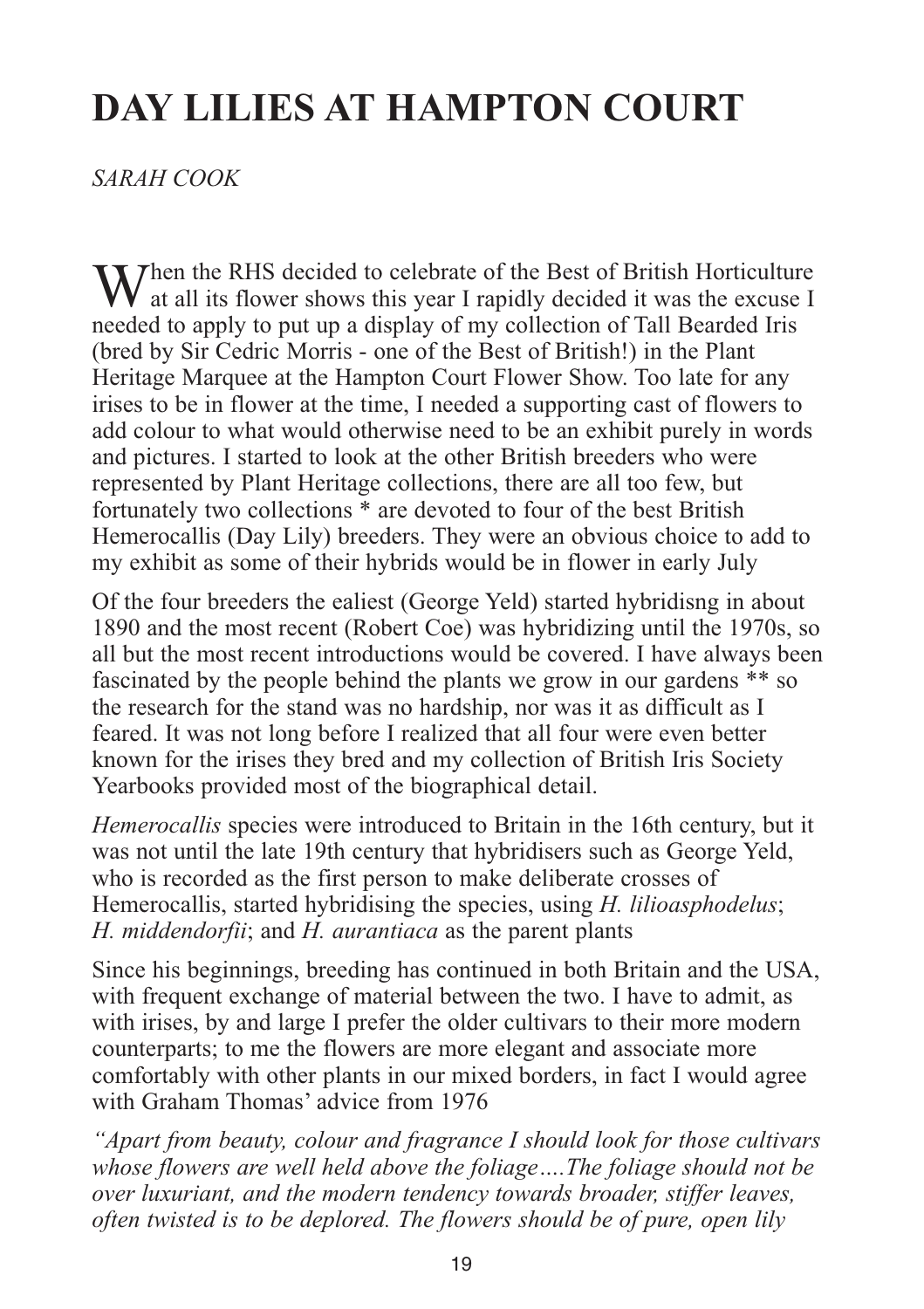



Above and below: Paeony 'Highdown' growing in Ivan Dickings garden in Bedfield, Suffolk (page 25); Left: Seedling raised by Ivan Dickings, which should be

called Peony hybrid from Gansu Group. It illustrates the colour range possible from white thru to magenta.









Left: Scarlet Lily Beetle (page 34). Right: Queen Mary Apple (page 14)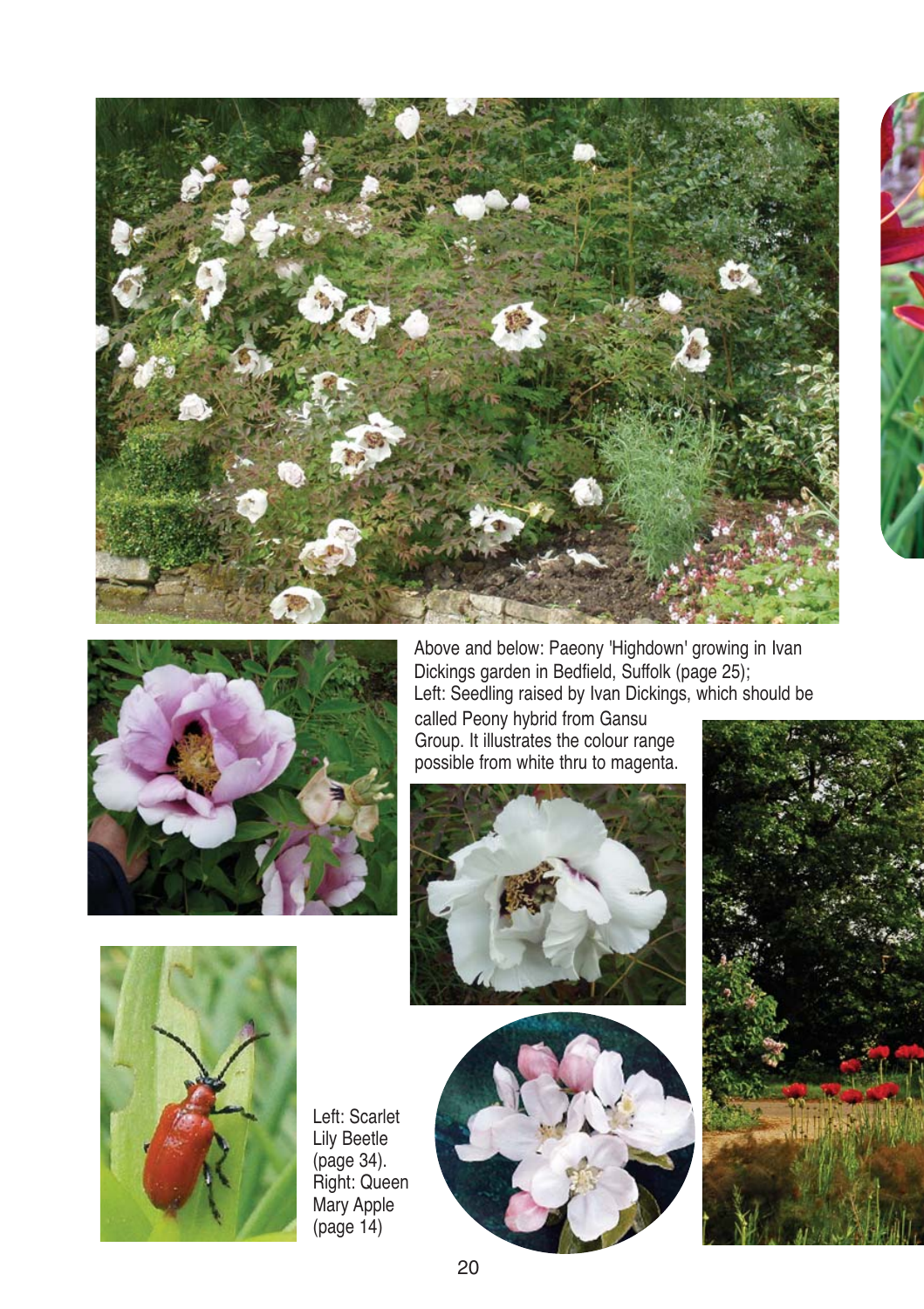



Above, from left: Hemerocallis 'Stafford', Hemerocallis 'Cool Lemon', Hemerocallis 'Michelle Coe' (page 19); Below: Jim Marshall's wild garden (page 23).

Photos of Hemoracallis 'Stafford' and the wild garden courtesy Alison Sargeant.

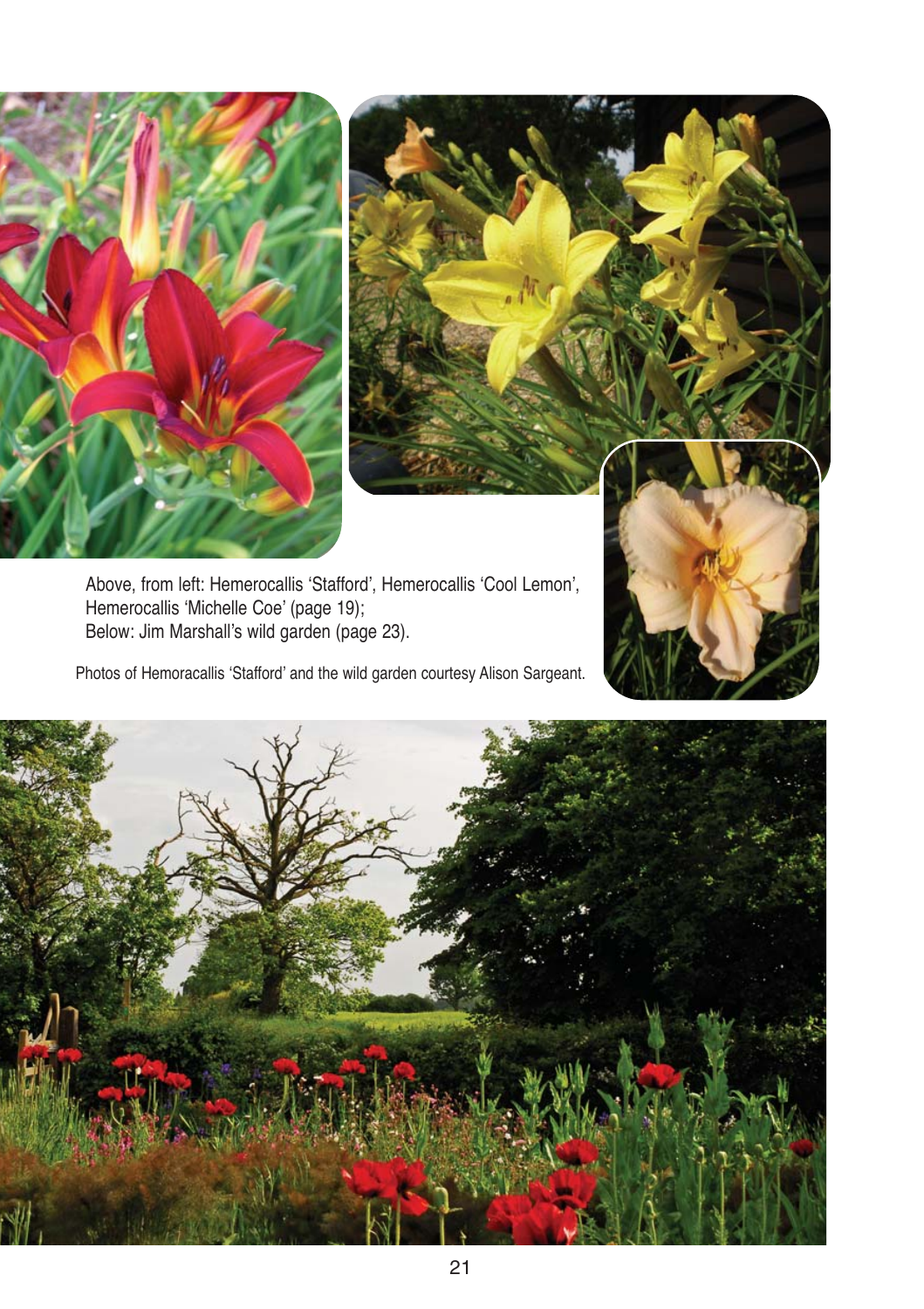*shape, not with twisted and frilled segments which destroy the outline. Flowers of one tint are more telling in the garden…"* \*\*\*

I would recommend the large proportion of the Hemerocallis bred by these four men, and although sadly many of them are not readily available, some are 'top' garden plants and several have the AGM (Award of Garden Merit).

George Yeld was educated in Hereford and graduated from Oxford University, where he received the Newdigate prize for English Verse, presented to him by Mathew Arnold. After graduating he went to York and was a master at St Peter's School for 52 years.

The first *Hemerocallis* cultivar he produced was 'Apricot', which he exhibited at the Temple Show in 1893. In all 37 of his cultivars are recorded in a variety of yellows, apricots and oranges, but probably only four now exist, including Sirius and Miranda which are in the National Collection. None of the 11 irises he bred appear to be growing in England – we know the names – so perhaps someone should search the world just in case.

Henry (Harry) J Randall served as a pilot in the first world war, married in 1923 and moved to Woking in 1935, where he did most of his breeding. He was the first chairman of the London Electricity Board and was awarded the CBE for his work in the electricity supply industry. He was primarily an iris breeder and his connections with the American Iris and *Hemerocallis* breeders led him to introduce American lines into his breeding. He was hybridising in the 1950s; his red 'Stafford', yellow 'Whichford' and salmon 'Stoke Poges' (AGM) are still widely grown. Of the many irises he bred four were awarded the highest accolade (The Dykes Medal), even these four are rarely grown today and all are at risk of being lost – plenty of research and a collection for one of you?

Leonard W Brummit had wide ranging horticultural interests, well known for his work on RHS committees, he was a keen orchid grower. He bred *hemerocallis* from the mid 1950s until the end of the 1960s, his speciality was good hardy red cultivars, such as *H*. 'Cherry Ripe', but his cultivars also include yellows oranges and pinks. He was also a prolific breeder of Pacific Coast Irises, one of his best is 'Banbury Beauty'. Three of his Tall Bearded Iris were awarded the Dykes Medal, including 'Golden Alps'

Some of you may well remember the nursery of R H Coe at Cold Norton in Essex, who was the fourth *Hemerocallis* breeder on my stand. He was breeding these and irises (predominately 'spuria' hybrids) in the late 1960s and early 1970s. Like Randall he frequently used American *Hemerocallis* as his parent plants. Some of his cultivars have the prefix 'Norton' to their names, although his best known are 'Lemon Bells' and 'Red Precious',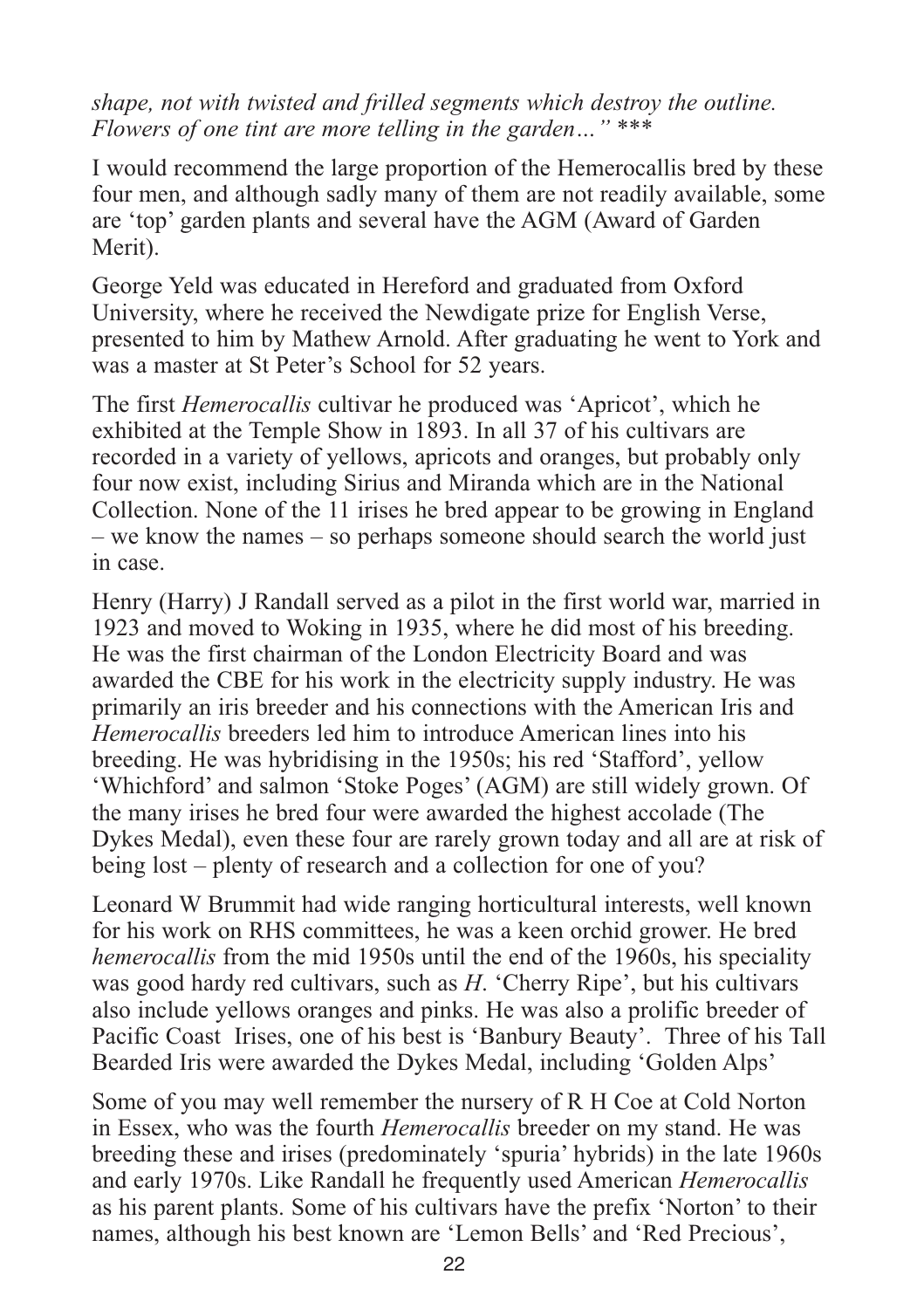both AGM plants. On a recent garden tour of North West England I was pleased to see these and *H*. 'Michelle Coe' growing in gardens we visited

\* Leeds City Council and Mr G. Sinclair – for details see under Hemerocallis in your Collections's Handbook. Anthony House, Cornwall also has a collection of historic Day Lily hybrids

\*\* If you have the same interest 'Who does your Garden Grow' by Alex Pankhust; Earl's Eye Publishing 1992 is a must.

\*\*\* Perennial Garden Plants by Graham Stuart Thomas; J M Dent and Sons 1976

### **'WILD ABOUT' GARDEN**

*JIM MARSHALL*

M/hen we came to consider what to plant in front of our converted barn If in the middle of nowhere it soon became clear that conventional flower borders would not be appropriate. Clearance of the builders rubble and double digging to deal with the compaction gave us time for plenty of thought and discussion .We decided we wanted a garden which would be fun, a bit different, blend in with the surrounding countryside/farmland and to have some benefit for wildlife.

Slowly the idea of associating native and cultivated plants began to emerge. Some of the plants were planned for the effect we wanted, but others have crept in by default, often initially to fill a space, but it they work they are allowed to stay. We now have an eclectic mix of annuals, biennials and perennials, some for their looks and some providing food for the birds and the bees (and I suspect mice and the odd rat). We will probably continuing adding and subtracting for ever!

Most plants were initially propagated from seed sown in the greenhouse or cold frame but our hope was that the annuals and biennials would continue from self sown seedlings. This has proved to be the case with Common Poppy and the cultivated Shirley Poppy, Corncockle Goatsbeard (not the native but Tragopogon croceus).

Biennials include the true Fullers Teasel, Hollyhocks, Foxgloves and the Mediterranean Vebascum creticum which is the jewel in the crown and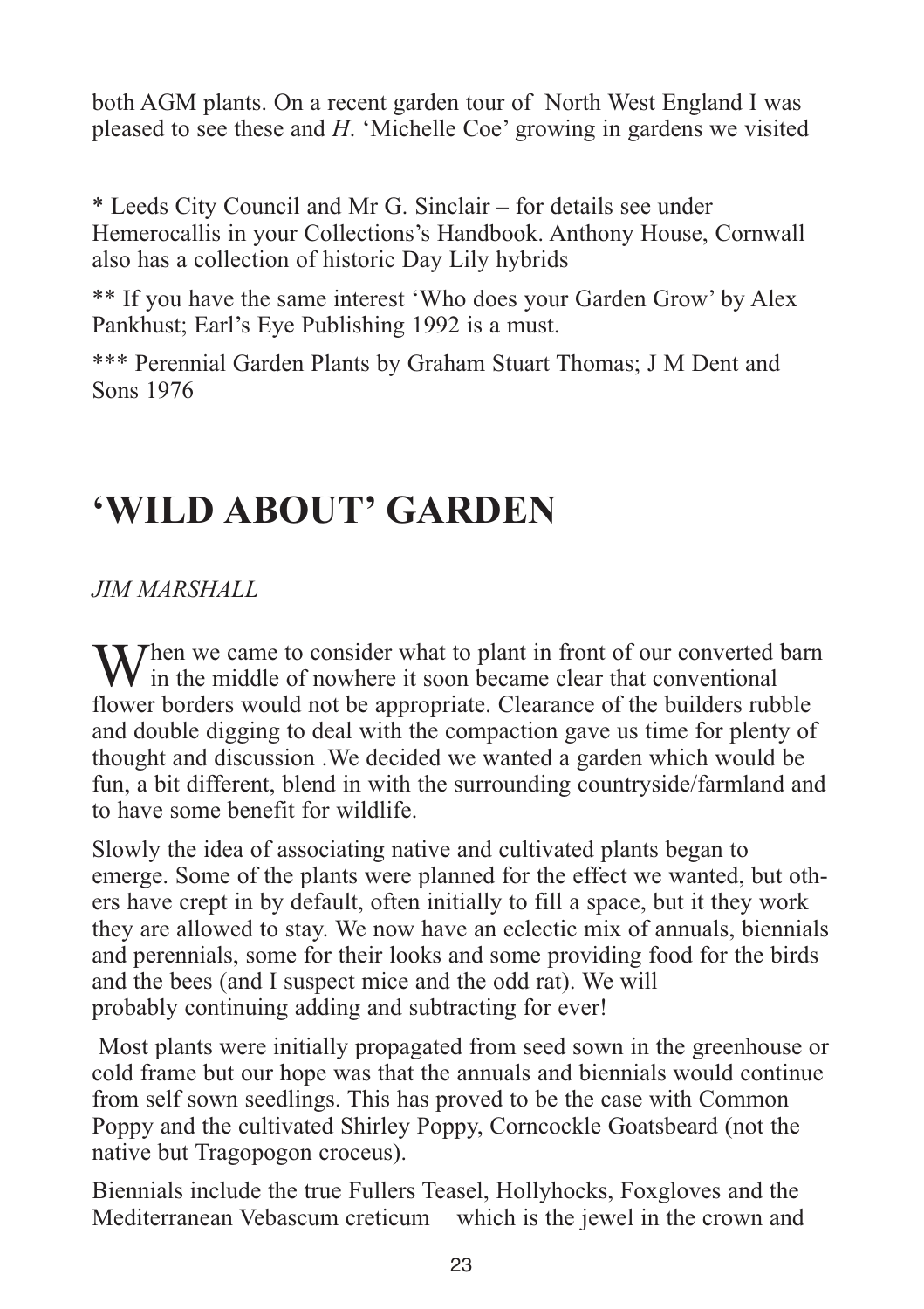creates much discussion – we also have the native perennial Verbascum (we collected the seed locally)

Other perennials include *Chaerophyllum hirsutum Roseum* and *Papaver bracteatum* to provide spring colour and interest but *Crambe cordifolia* has not prospered perhaps because of the heavy soil. The Perennial Sweet Pea is, if any thing, too vigorous but it flowers throughout the summer, the white form is much more restrained.

Bronze Fennel we thought initially would only be a gap filler but its foliage is an excellent contrast to its green surroundings and the seeds are much loved by warblers (willow or garden?) and the strong stems give cover to birds using our feeder all through the winter – so it is now a permanent feature.

Plants at the edge of the garden include *Morina longifolia* and some *Sanguisorba* which I am becoming quite keen on and various *Iris sibirica* near the pond.

Each year we plant a few annuals such as the common Cornflower and Sunflowers (as yet we have not got the right cultivar for the space, but whichever we plant the tits love them)

The whole seems a haven for insects and birds, and we spend rather too much time admiring the butterflies and hoverflies in summer and enjoying the acrobatics of a troupe of long tailed tits who entertain us morning and evening all through the winter - fun yes, but a word of warning, although the dead stems look great in the frost are loved by the birds and probably give much needed shelter to insects, the whole area cannot be considered a visual treat when it is wet and soggy. .

*A photo of the area in summer is included in centre pages.*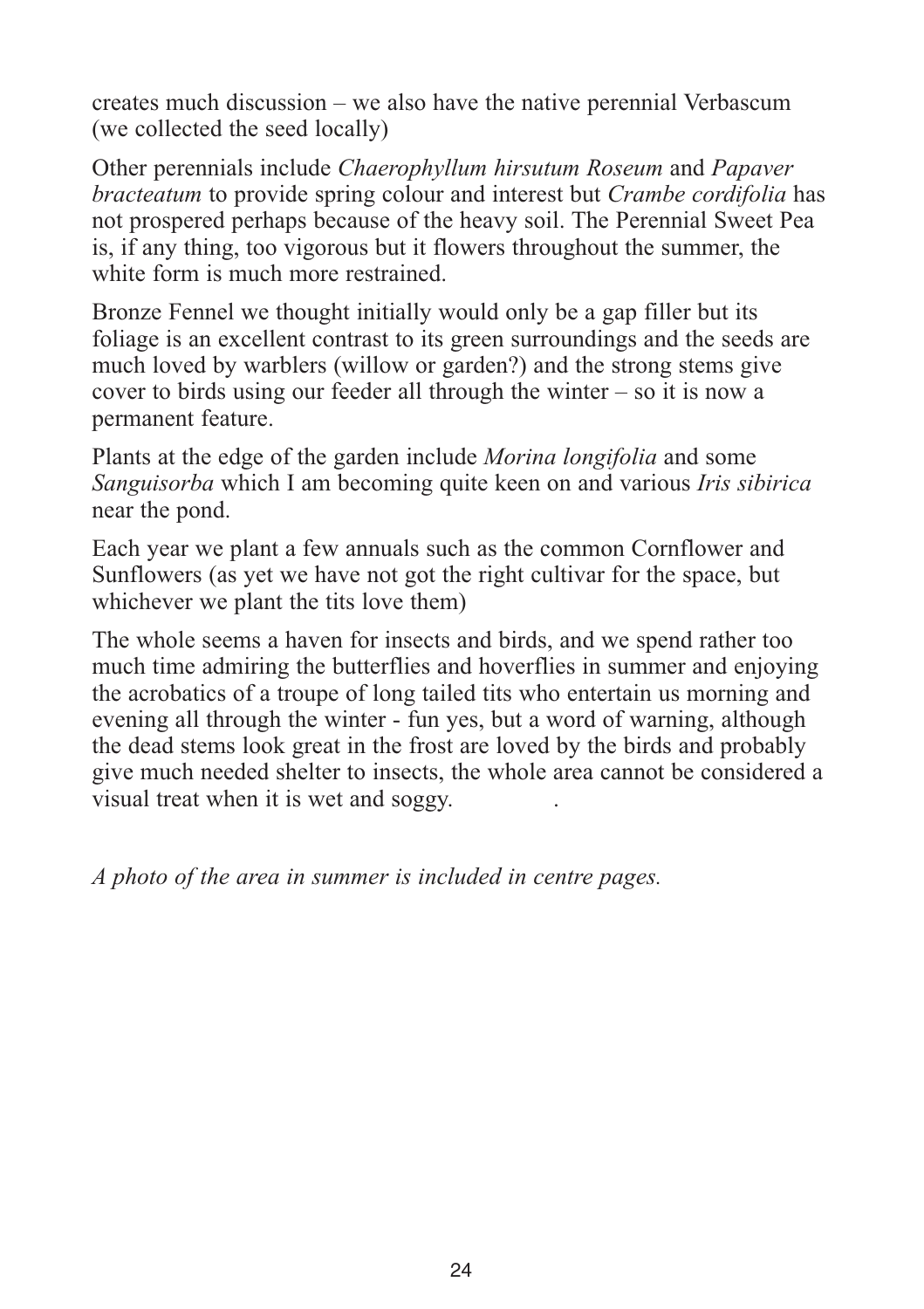### **BETWEEN A ROCKII AND A GANSU**

#### *ANNE TWEDDLE*

Fifteen or so years ago I was setting up the membership tent at one of<br>our plant sales and out of our photos box came a picture of a beautiful<br>with the product of the product of the product of the product of the product of peony. Written in pencil overleaf was *P. rockii.* The photo was displayed, gazed upon endlessly until the end of the day, when it was confined back to its box.

My next encounter with *P. rockii* was the real thing, when some years later at another plant sale, once again manning the membership tent.

Ivan Dickings, our President, brought three flowers from his plant of *P. rockii*. The flowers were huge, beautiful and wafted clouds of delicious perfume. They generated much interest and questions during the day. Unfortunately I can't remember if we managed to convert any of the interest into new members, but never mind. I was hooked.

My love affair had begun. I danced round rockii a bit growing other peony species and working at learning more, but always in the background was the memory of those three beautiful flowers.

Late summer 2007, enter stage left, our President Ivan Dickings, with a brown paper bag containing a vast number of peony seeds. "I thought you might like to try these for the group", said Ivan.

There were so many seeds I was sowing them in layers. They germinated well, and spring 2009 saw us beginning the potting up process. The plan was to sell the seedlings on to members everywhere, with an eye on raising money and promoting the sort of propagating projects we enjoy doing in Suffolk. That can't be too hard you would think, until we came to the hurdle of what the seedlings should be called.

Almost immediately the water went muddy with a collection of both romantic and colourful characters. Everywhere I looked a different story was being told. Here is the journey I have been on. You will find out at the end of this article what we are calling our seedling, why and details of how to obtain a plant.

Let us begin with Joseph Francis Charles Rock, plant explorer, ornithologist, ethnologist, photographer (1884-1962), for whom the plant was named.

An Austrian by birth, he became a naturalised American. Rock was first sent to China in the early 1920s by the United States Department of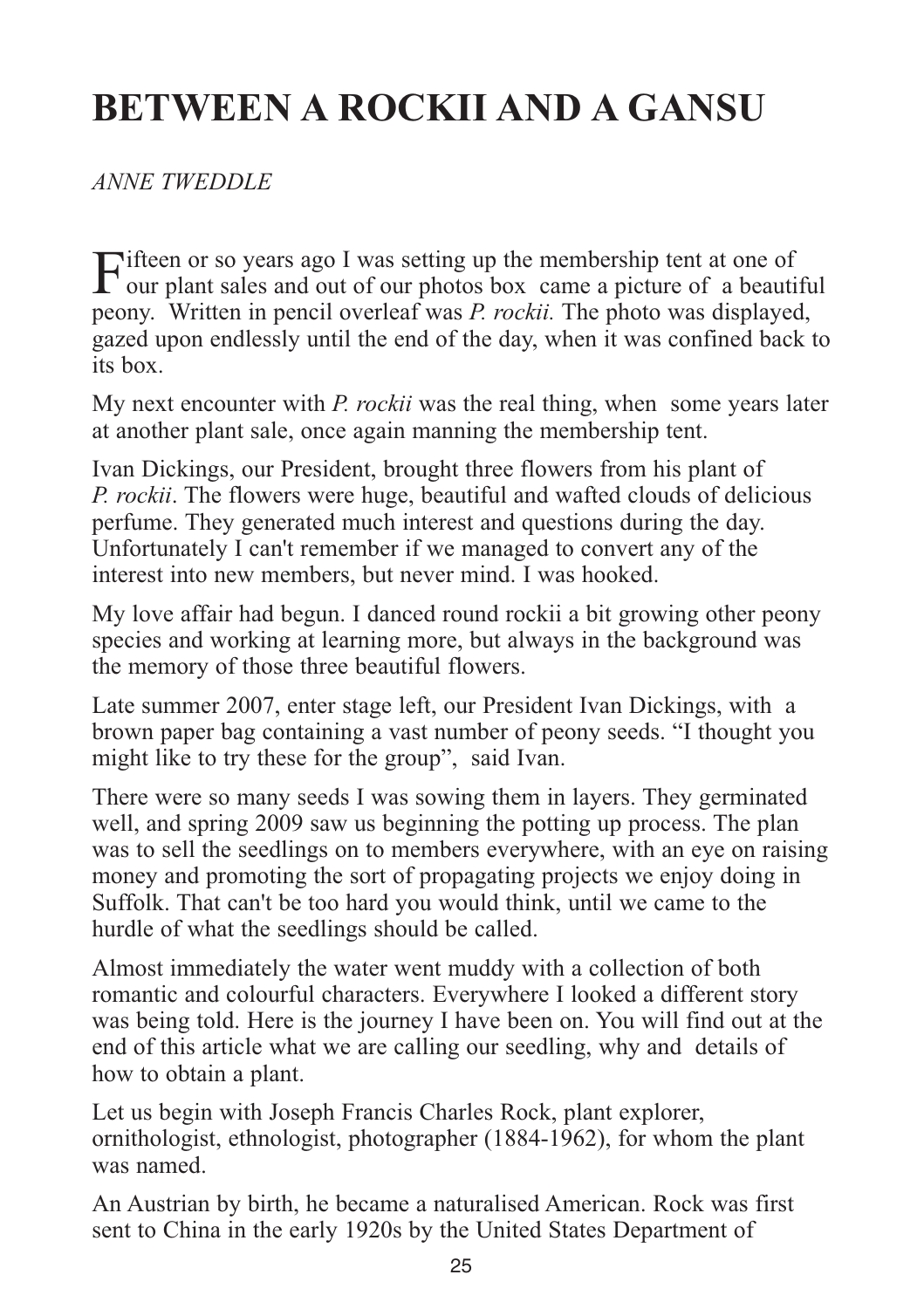Agriculture, to collect seeds of a tree that later were used in the treatment of leprosy. His explorations resulted in the introduction of conifers, rhododendrons (493 species), potentilla, and primula to the U.S. His interests were wide ranging, and he was a man of enormous talents. His efforts in linguistics are widely recognized; he spent years collecting and translating 8,000 volumes of original Naxi literature.

*"Rock's most outstanding characteristic was his breadth of vision,"* Egbert Walker wrote of him in 1962.

Rock saw an exotic tree peony with vast white flowers growing in the garden of a Buddhist monastery in Gansu. He arranged for seed from this plant to be sent to various gardens round the world. Rock was not there first though.

Reginald John Farrer (1880-1920), a traveller and plant collector, had seen and written about this plant in 1917. The RBG Edinburgh and RBG Kew both held a herbarium specimen, long before Rock was on the scene.



Rock, Joseph Francis Charles Date: 1926 (at age 42) Source: Copied from original photo in Harshberger Collection, University of Pennsylvania. HI Archives portrait no. 1

One of the recipients of Rock's peony seed distribution, several years later, was the third of our interesting characters, Colonel (Later Sir) Frederick Stern.

Stern gardened at Highdown, a famous chalk garden near Goring by Sea. He bought Highdown in 1909 when he was 25. During the First World War Stern was twice mentioned in dispatches and was awarded the Military Cross. (He had always been very adventurous; as a young man he had a reputation as a big game hunter and a successful amateur jockey.)

Stern furnished the garden at Highdown lavishly and many of the best plants came from a sale held by Veitch & Sons in 1912. In 1914 he subscribed to Reginald Farrer's expedition to Yunnan and Kansu. Stern went to live at Highdown when he married in 1919. In 1936 Stern planted a peony which had come from Rock's seed distribution. There is evidence the plant had come to Stern in plant form, not seed, via Canada.

Christopher Sanders, a modern day plantman's version of Hercule Poirot, has unravelled where and to whom the Rock seeds were sent and where the subsequent generation of plants went. See further reading for details of his nteresting and wide ranging research.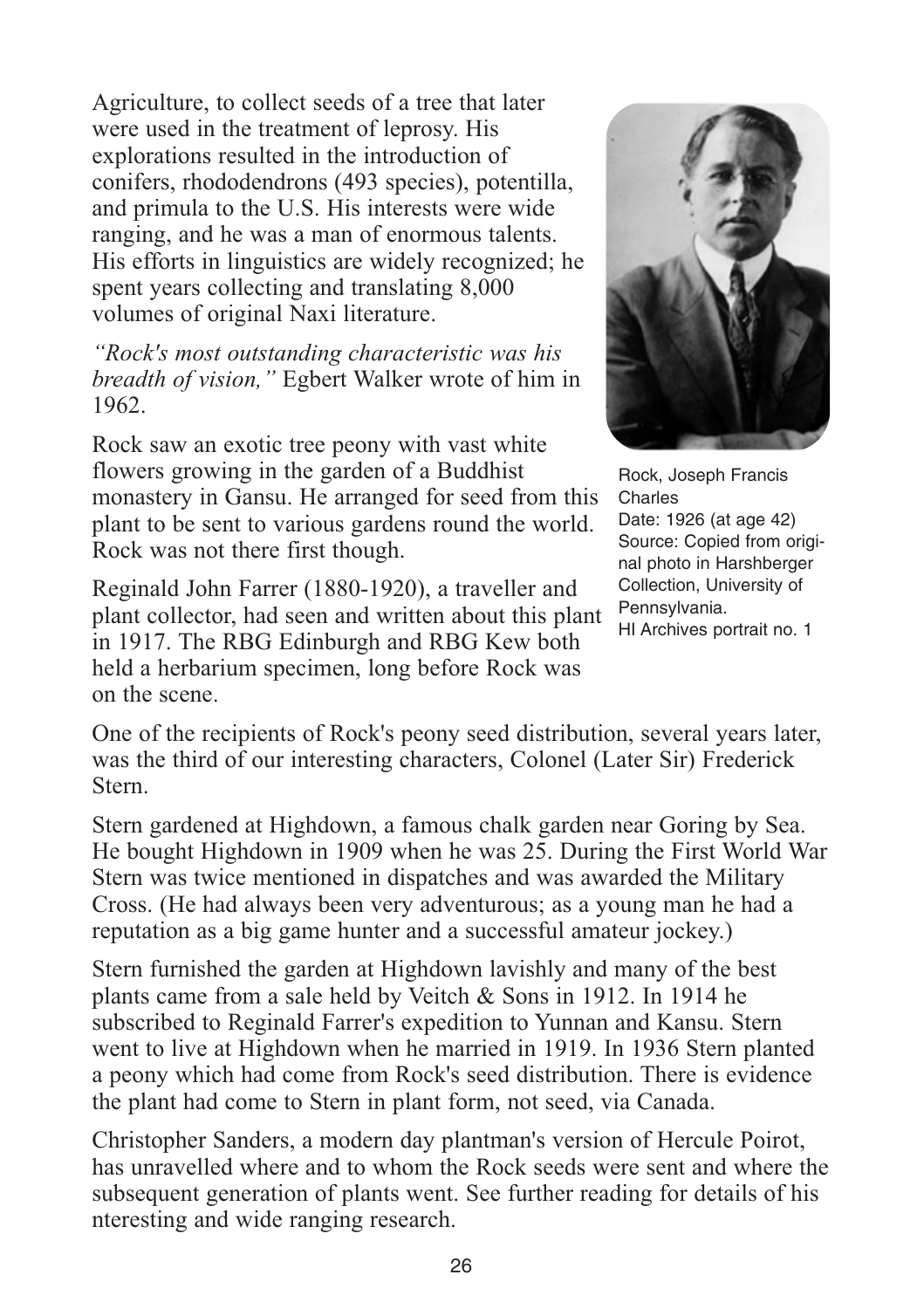

Photo of John Farrer. www.glendoick.com

There is no doubt though, that what Stern planted and had in flower by 1938 was arguably one of the most beautiful and most controversial plants in British gardening history.

The plant pictured on page 20 has been vegetatively reproduced from Stern's plant at Highdown. It grows in Ivan Dickings' garden in Bedfield, Suffolk.

It is a woody peony, or tree peony that each May bears up to 60 huge single white blooms 20cm across. Each petal marked with a blackish maroon blotch at the base. The perfume is magnificent.

The next link in this story comes with the connection between Stern and Suffolk. Notcutts Nursery in the 1950's & 60's was headed up by Mr. Johnny Crane. Mr Crane was the nursery manager and a fantastic plantsman in the true sense of the word. Mr Crane and Col. Stern sat on the RHS Shrub Committee. They became acquainted and Col. Stern invited Mr Crane to Highdown and shared some of his peony material. So each year the journey was made to collect sions from the *P. rocki*i growing at Highdown.

Frank Eley was the head propagator at Notcutts, a product of the old school. He did the difficult propagating, and peonies were certainly considered difficult. Ivan Dickings, whose name has appeared right through this story was his assistant and later head propagator. Frank Eley used a graft he called a wedge graft. Once the scion was cut to fit the peony rootstock, the entire joint was waxed. Penny Dickings, Ivan's wife had this job. She remembers it as a horrid job, involving a pot of very sticky yellow wax that first had to be heated then applied with a stick to the joint. Everything would get covered in wax, including Penny.

Notcutt's catalogue of 1960-64 has listed under Peonies 'Details can be sent on request. Limited stock available of rare and extremely beautiful peonies.' Alas no prices were quoted.

Notcutts propagated *P. rockii*, *P. 'argosy'* ( a beautiful single yellow) and a red tree peony called *P. 'Sybille'* which Stern had named for his wife. Ivan Dickings grows these three plants at Bedfield in Suffolk.

The name of Stern's white paeony has now been changed from *P. rockii* to *P. '*Highdown' to differentiate between the true form and seedlings.

Back at Highdown, Stern's original 1936 plant was becoming frail and finally died, but not before Ivan came to the rescue. Last year he went to Highdown, now managed by Worthing Council, and collected some scions. He has successfully grafted a new peony to return to the garden.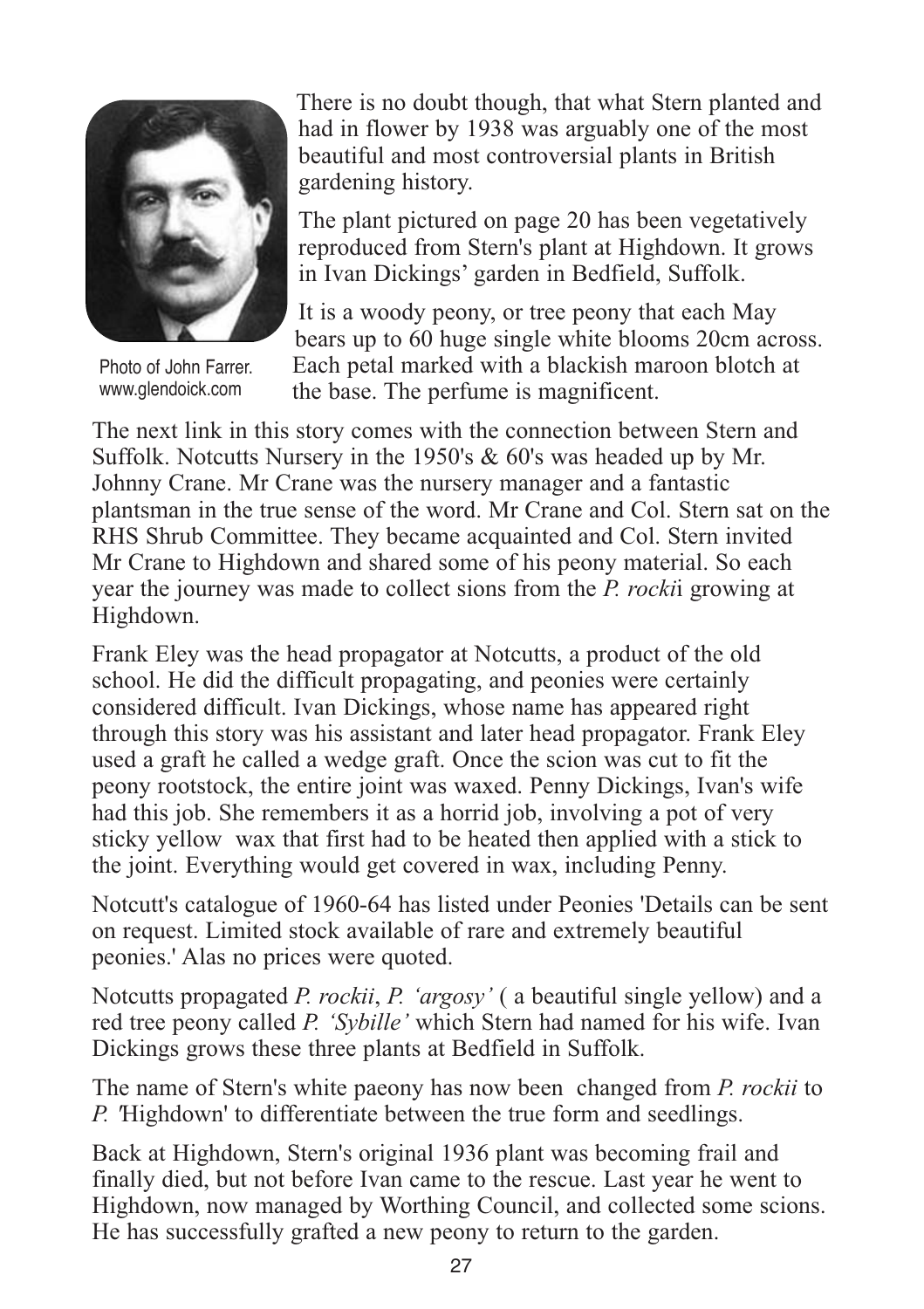The *P.* 'Highdown' grown by Ivan Dickings does not set seed. The seed Ivan gave us back in 2007 was from another peony which we now know should be called *P*. Gansu.

Devoted plantsmen Christopher Sanders and Will McLewin have spent a lot of time sorting out the correct naming of woody peonies initially derived from *P. rockii*. The formal name is now P. Gansu Group.

*They have been the subject of many misconceptions, partly because they have been extremely difficult to obtain. White forms have usually been called something like 'Rock's peony' - an invalid and ambiguous name. They have been the holy grail of many gardeners on account of their magnificent scented flowers and their great rarity. In fact there are many different colours and forms. Will McLewin, Phedar Nursery*

#### Our seedlings are all to be called **Peony hybrid from Gansu Group.**

The reason we are using this title is because the parent plants have been open pollinated. Will McLewin does say they can all be expected to come reasonably true. The characteristic dark blotch and two rows of petals should be present. The variation might be in the flower colour. They could range from magenta to white. As the owner of a magenta flowered plant, its beauty is equally breathtaking.

The first of these seedlings will be available next year at our 2010 spring plant sale and will cost £8 each. As the plants won't have flowered the colours won't be known. Should you prefer to wait, we will sell flowered plants in future years for £12 each.

#### *Further reading*

*'The Highdown peony - its history & nomenclature' Chris Sanders, The Plantsman Sept 2007*

*A paean to peonies: Anna Pavord The Independent 14th October 2006*

*'Peony rockii and Gansu Mudan' (£37.50 inc. p&p) is available from Will McLewin, Phedar Research and Experimental Nursery, 42 Bunkers Hill, Romiley, Stockport, Cheshire SK6 3DS Phone 0161 430 3772*

*Pictures on centre pages supplied by Ivan Dickings and Anne Tweddle.*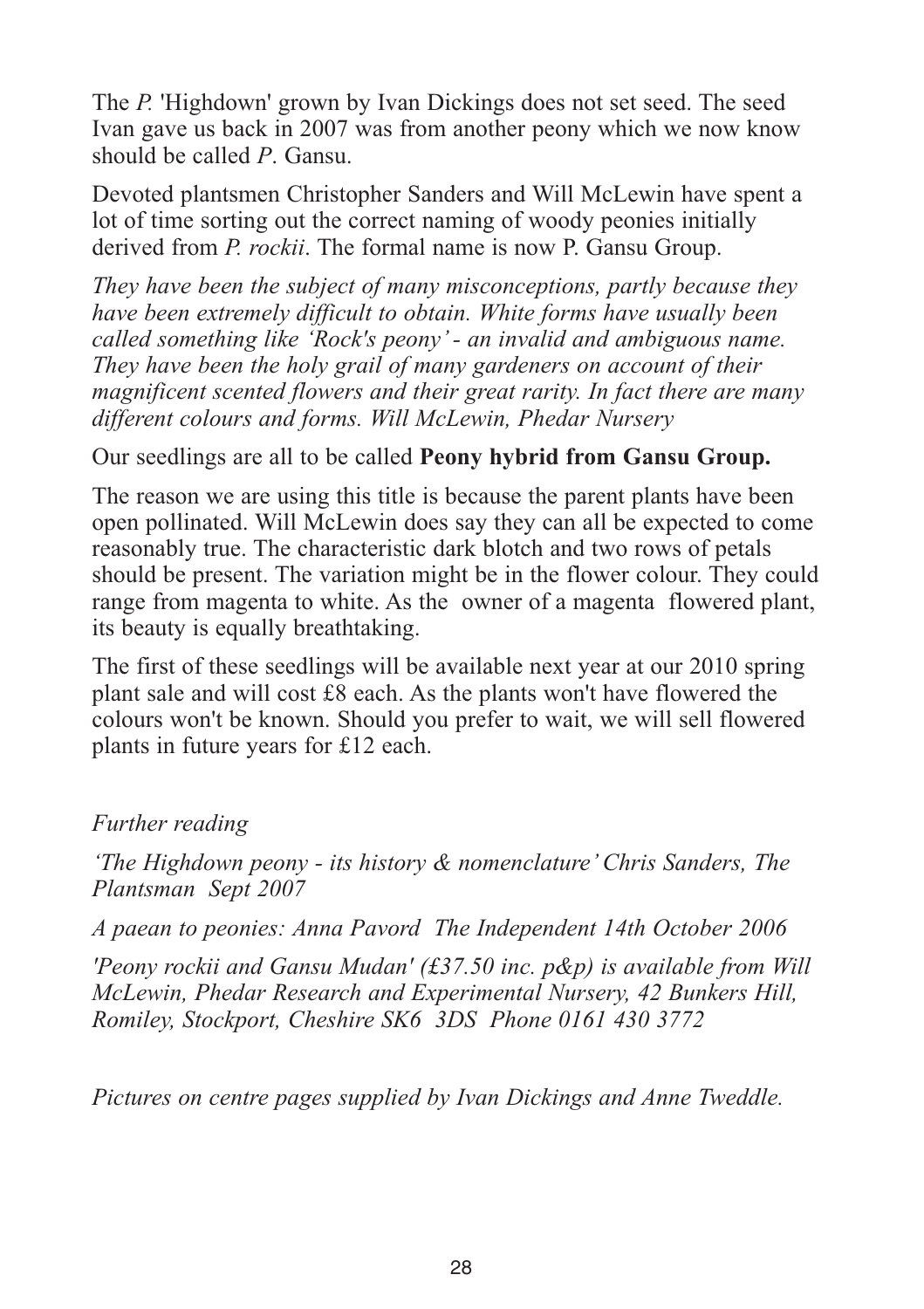### **SOME THOUGHTS ON GARDENING AND PARENTHOOD**

#### *TIMOTHY WALKER*

Sir Francis Bacon described gardening as "the purest of human Spleasures". Rather more recently, Alan Titchmarsh, was quoted as saying that "after parenthood, gardening is the most rewarding of activities". This is one of those remarks that cannot fail to provoke some introspection.

There are certainly some similarities between the raising of the children and the creation and development of a garden. In both there are forces at play that one is unable to fathom no matter how hard you look. How can one possibly explain the fact that with all the annual variation in flowering times *Rosa spinosissima* 'Dunwichensis' always flowers in Chelsea Week in London and *Hamamelis mollis* always flowers on Christmas Day?

Both gardening and parenthood represent a commitment that cannot be ignored. When we go on holiday we have to find a kind soul to water the greenhouse plants (though leaving the children at home to do this kills two birds etc.). Both involve pain, mistakes and failures as well as almost indescribable joy & satisfaction. The mistakes are many and we learn from those mistakes; we learn that *Saponaria* is a lovely plant but in someone else's garden because it will get everywhere and you cannot get rid of it. In both we learn as we go from our own experience rather than from books or the advice of others. We know that you can move herbaceous paeonies even though most of the books say that you cannot.

Both change with time and involve a series of stories and both reflect a personal history as they change with age. The changes are so fundamental that comparisons with the past and present cannot be judged subjectively; they are just different. "You should have been here last week" is homologous with "oh that's a lovely age". Both excite and stimulate all of our senses. The underside of the leaves of *Rhododendron macabeanum* remains one of the most sensuous surfaces in the world. One might say the same about one's daughter's silky hair.

Gardening and parenting are more about process than product. Both surprise you constantly. Just as you think that you know your garden and can predict what will flower together, the *Abeliophyllum distichum* flowers with the snowdrops looking wonderful together. Both activities are concerned with the future and we have to be optimistic about that future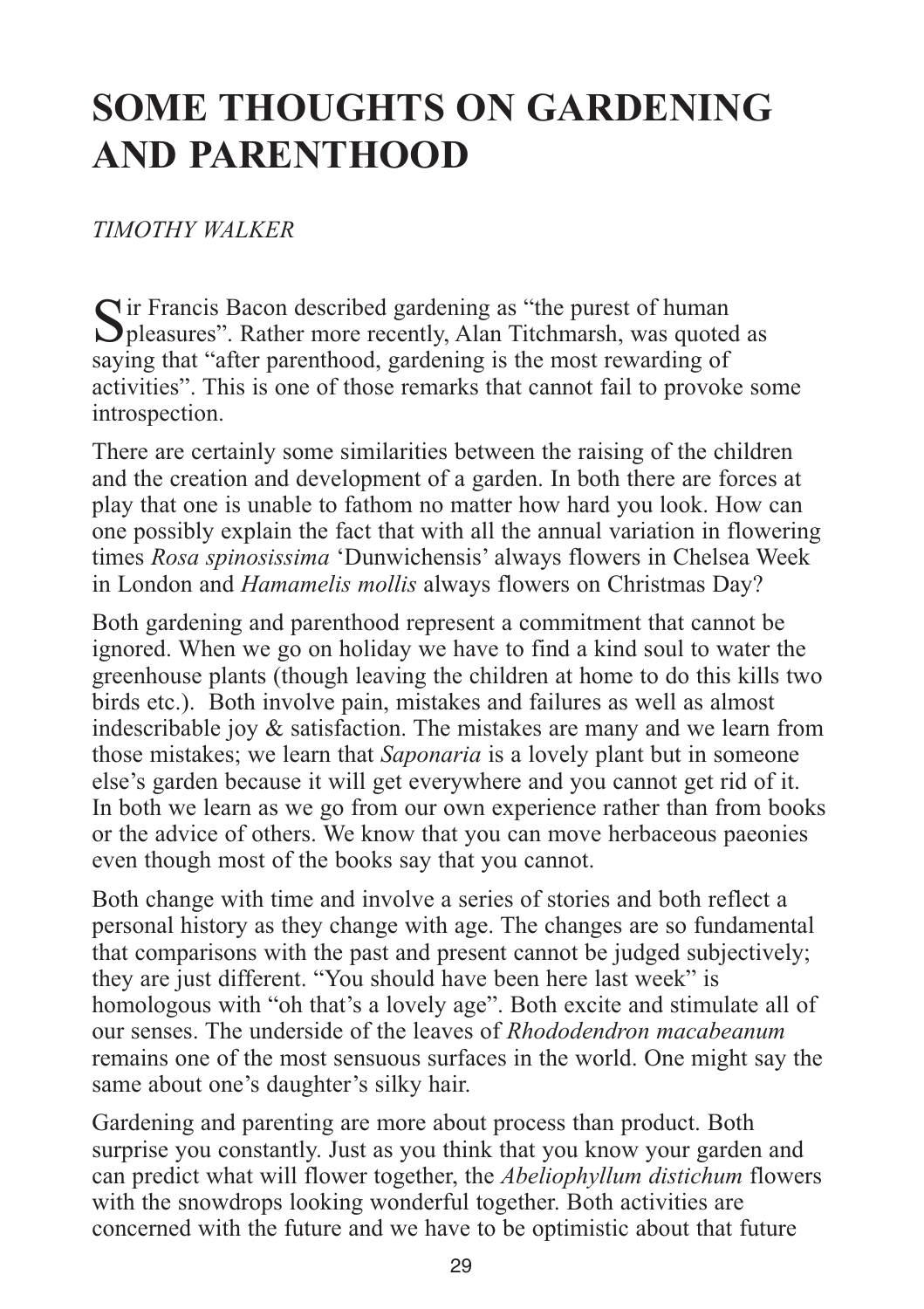and have faith in our creations. That does not mean that we don't hold our breath for minutes on end when they play in the school concert. Both are a mixture of nature and nurture. No matter how hard you may try, *Gunnera* will not grow well without lots of water and lots of fertilizer —organic fertilizer, I might add.

Finally, both involve schemes and contrivances and one of them is certainly artful. Andrew Jackson Downing, arguably America's first great landscape gardener, believed that "our enjoyment of *some* gardens is due to the polish that art can bestow while in *other* gardens it is the intimation of raw, rude nature. The gardener has reached the ultimatum of his design when he combines both the veneer of art with half-disclosed nature". The poet R.S. Thomas put it more succinctly when he described gardens as a "gesture against the wild". This view is echoed in the one Japanese word for garden, teien, that is derived from two other words meaning wilderness and control.

The debate over the balance between art and nature in gardens has been rumbling on for many years and it has recently been eloquently and provocatively summarized in David Cooper's *'A Philosophy of Gardens'*. The mixture of art and nature is not always comfortable but it has a bearing on how we approach the appreciation of gardens. Gertrude Jekyll was convinced of the parallels between the art of painting and the creation of the perfect herbaceous border. Yet a border is rarely viewed from just one place. One engages with a border in a very different way from looking at a painting; you walk along it, you smell and touch it and it changes. This last aspect of gardening led Christopher Lloyd to state that "gardening is the most impermanent of the arts".

As David Cooper points out, gardens change in at least three ways; with the cycle of life as things grow, flourish, decline and die, with the cycles of time through a day and through the year and of course thirdly, they change because the gardener changes them. Christopher Lloyd went so far as to suggest that you cannot visit the same garden twice whereas a painting will be that painting for ever more. When the creator of a garden such as Great Dixter dies that garden will inevitably change. However, it will remain a great garden because Fergus Garrett is a great gardener but it will be a *different* great garden.

So if a garden should not be judged as art then can or should it be judged and appreciated as nature? David Cooper believes that a botanist approaches a piece of vegetation in a dispassionate and objective way but a garden visitor would never approach a garden in this way. This seems harsh to me. In *'Seed to Seed'*, Nick Harberd regrets the fact scientists are expected to be detached from the object of their study. By the same token,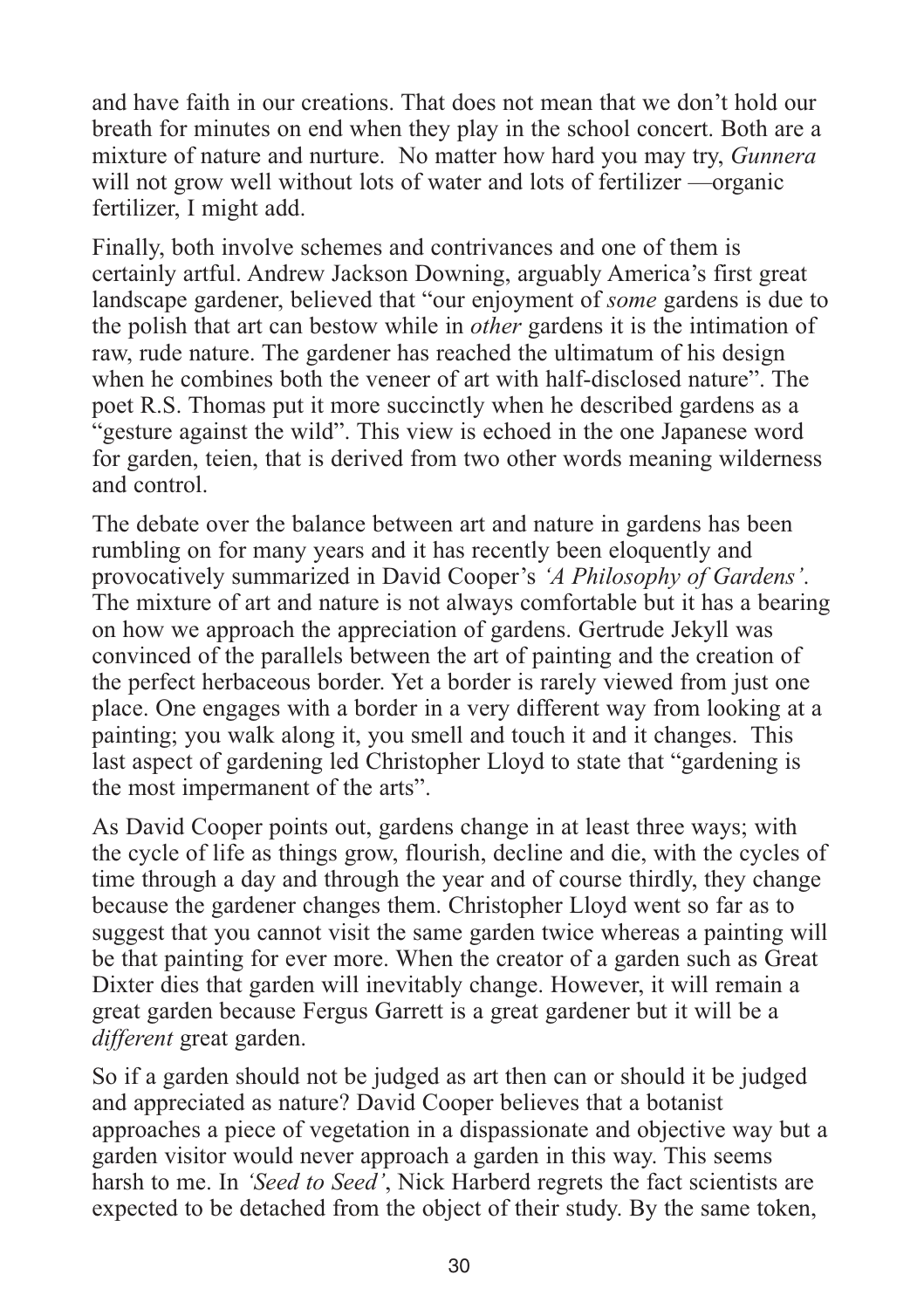if you walk through a plant community such as that found in the meadow at the Oxford Arboretum without experiencing the improbable beauty of the grass flowers then your life is poorer. Ultimately though, David Cooper agrees in his own words that "gardening embodies, more saliently than any other practice, the relationship between humans, the world and the ground." Gardens have a unique strength as objects of appreciation because they are more than art or nature.

Fredrick Law Olmstead, designer of Central Park in New York City and much more, believed that "states of the atmosphere, and circumstances that we cannot always detect, affect all landscapes". The plants that make up a community, be it in a herbaceous border or a meadow, are part of that atmosphere. To appreciate a garden as just an extension of nature is unsatisfactory because one omits the human input that contains so much hope, imagination and honest toil.

This brings me right back to children and gardens. "Caring for a garden is not a chore but the very point of having the garden in the first place," says Mary Keen. There are occasions when children and the garden feel like chores. This is normally when there are too many other things for you to do. One solution is to get the children helping in the garden and I have found spreading compost to be a very good place to start!

*Timothy Walker is Director of the University of Oxford Botanic Gardens and is the guest speaker at the Suffolk Group Lecture on 24 October.*

### **THE GREAT BRITISH ELM EXPERIMENT**

#### *WIDGET FINN*

**Plant Heritage focuses on conserving garden plants which might otherwise be lost forever, but other areas of the horticultural world are** also working to save species from becoming extinct. In the 1970s Dutch elm disease virtually eliminated elms from the English countryside, but the Elms Across Europe campaign was set up in 1979 by technology company Pitney Bowes to distribute disease-resistant elms to schools, parks and gardens in the UK and Europe.

Pitney Bowes introduced an elm hybrid *Sapporo* 'Autumn Gold', and the first elms, planted in 1979 still survive. Many more plantings followed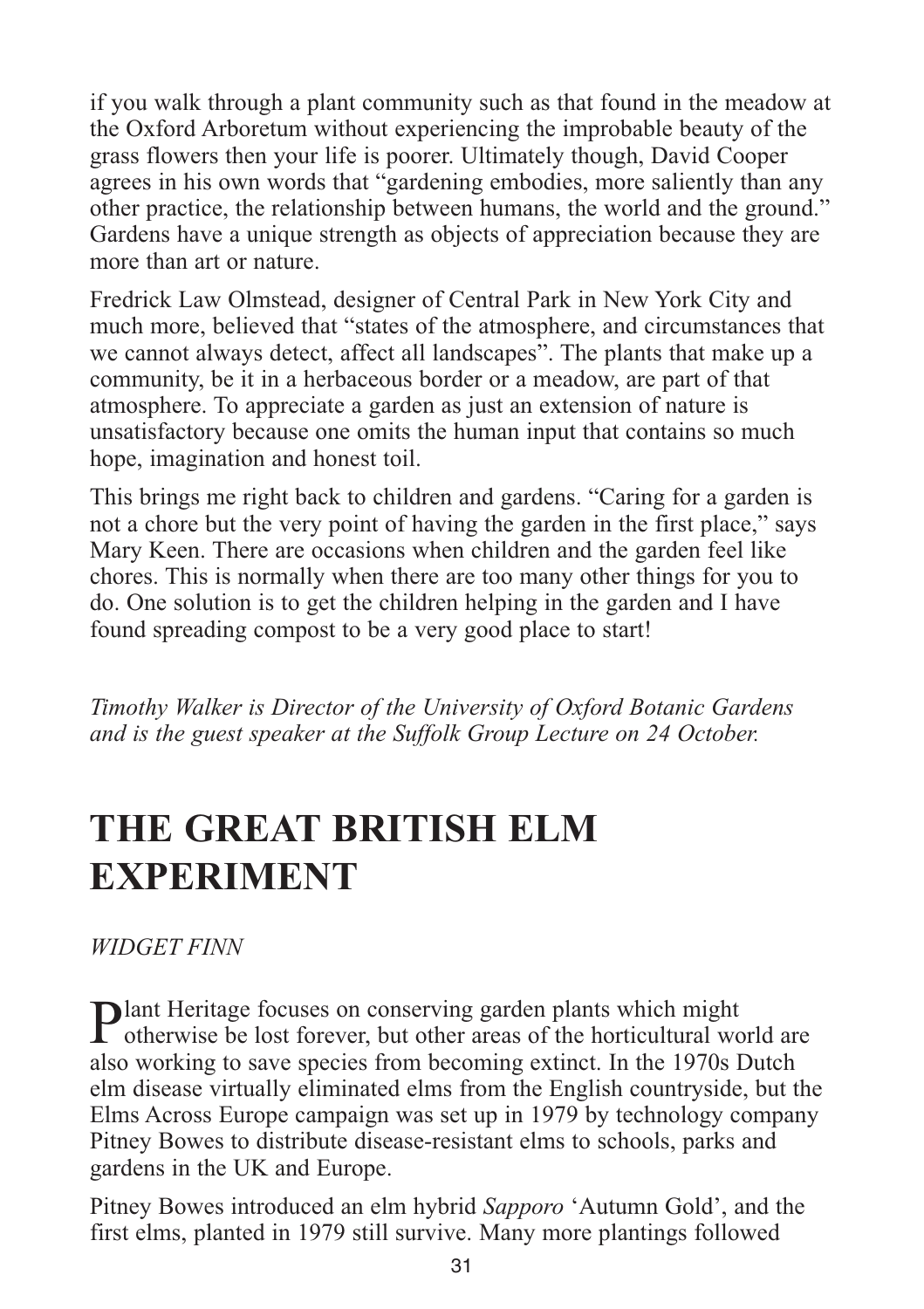throughout Europe as part of the campaign to help replace some of the millions of elms lost through Dutch elm disease. The Conservation Foundation, which grew out of the campaign, is celebrating the 30th anniversary of the first plantings by researching healthy *Sapporo* 'Autumn Gold' elms still growing. Anyone with a *Sapporo* 'Autumn Gold' is invited to send details to elms@conservationfoundation.co.uk

The Foundation is also launching a new national elm planting campaign. This time it will use young trees propagated from mature healthy native elms which have been discovered still growing in the English countryside.

How or why some of the UK's native elms have survived when so many were affected by Dutch elm disease is a mystery, but they may have a resistance to disease and therefore able to be used in further propagation and replanting initiatives.

For more information about the work of the foundation visit www.conservation foundation.co.uk or if you would like to take part in the Great British Elm Experiment contact elms@conservationfoundation.co.uk

### **THE SENSORY GARDEN**

### *ANNA NIGHTINGALE*

When I was growing up it was a given thing that Mum looked after the flowers while Dad pottered around in the greenhouse and on the vegetable patch. Reluctantly, once a year, he would prune the roses and he mowed the lawn once a week but that was the only time he strayed into "Mum's garden".

She, on the other hand, never had anything to do with growing produce and she didn't need to because the glorious things she did with the results of Dad's hard work were there for all to taste and enjoy. This I accepted as normal and, although I love food, I suppose I took the results of Dad's hard work for granted and could never understand why anyone would prefer growing vegetables over flowers.

Mum's garden was a typical example of the 1970s. We had a rockery full of dianthus and aubrietia, neat lawns and formal rose beds. We also had a pergola running the length of the garden, covered in climbing roses the most memorable being a glorious creamy white Iceberg. And of course the sun always shone during my school holidays allowing us to spend hours sitting in the garden or playing games.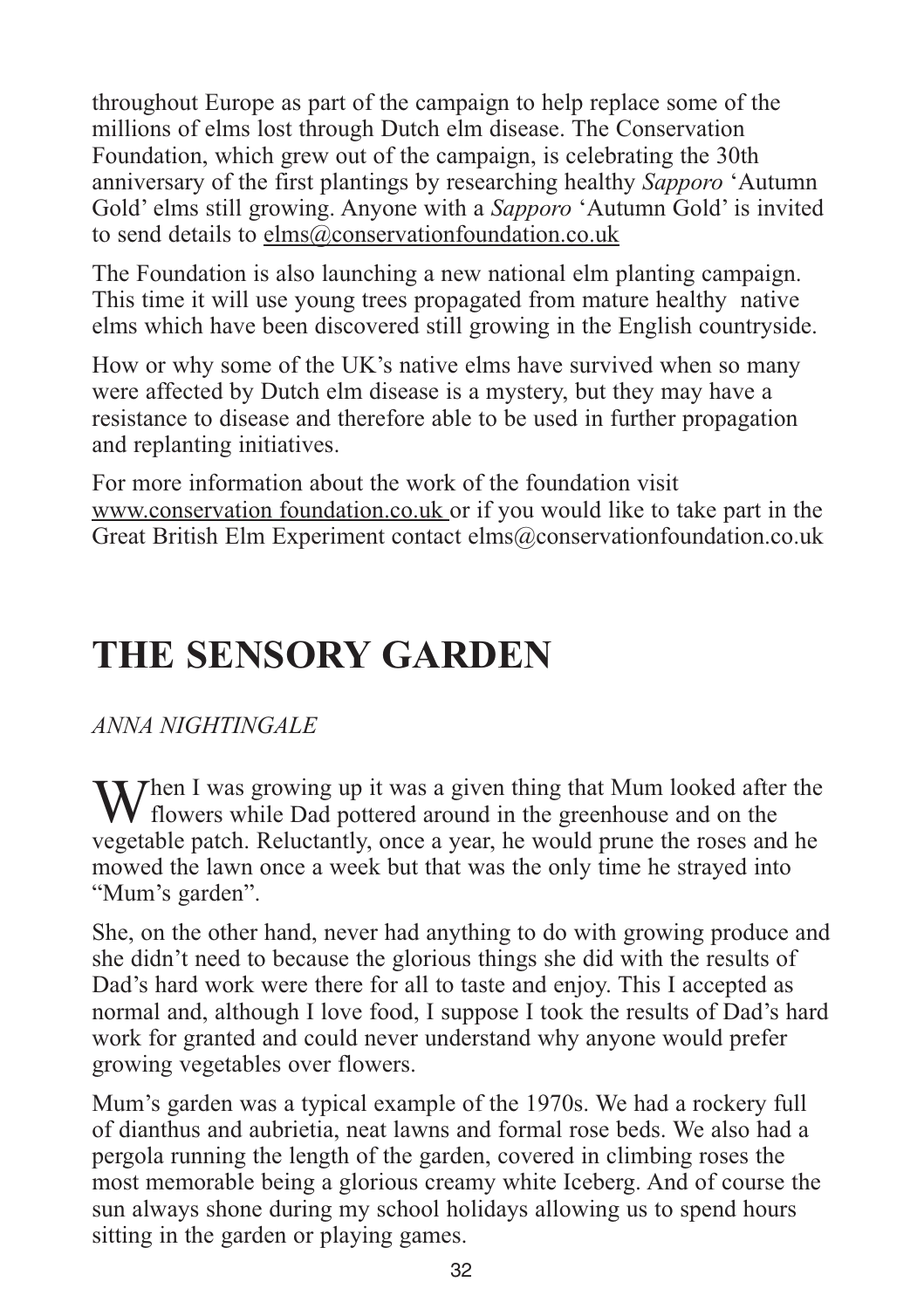For me then a garden has always been an essential part of the home, somewhere to sit and relax or entertain friends. As my husband and I have moved house we have moved into bigger and bigger gardens. We both love all the old favourites such as geranium, roses, pelargonium, honeysuckle .... and so the list goes on. But only when we came to this garden did I get the vegetable bug!

As soon as I go into the garden shed hunting for twine or stand in the greenhouse on a warm day pinching out the side shoots on my tomatoes I am almost bowled over by a wave of nostalgia. I'm taken straight back to my childhood far more than I ever am in a garden full of flowers. The vegetable plot was always a place of mystery that never seemed to entirely sleep (unlike the flower garden) and now that I am making my own first attempts at growing produce, I find myself growing the same things.

I don't have the same long neat rows as Dad – my garden is a lot more informal - but I have potatoes, beans, cabbage, broccoli, Brussel sprouts (can't wait for Christmas), courgettes, carrots and salad crops.

Although I wish I had paid more attention when I was younger I know I clearly learned something as I carefully hoe between the rows, check for eggs of the Cabbage White Butterfly on my brassicas and erect the most frightening bird scarers I can with miles of string and few old CDs! We also have two apple trees and, like Mum used to, I make jars and jars of chutney each autumn to distribute around the family.

And like Mum and Dad, we are now feeling the effects of a productive vegetable plot and we have a glut. I've made cucumber pickle, the freezer is bursting with courgettes and we are now bracing ourselves for the beans and tomatoes…..but it is so addictive and I can now see exactly why Dad hated taking time out to mow the lawn and prune the roses! A row of young cabbage with perfectly formed dark green leaves, the outer ones curling slightly at the edges and the heart just beginning to form is truly a thing of beauty.



**The answer to the question on page four is a Paeony Gansu Group ripe seed pod.**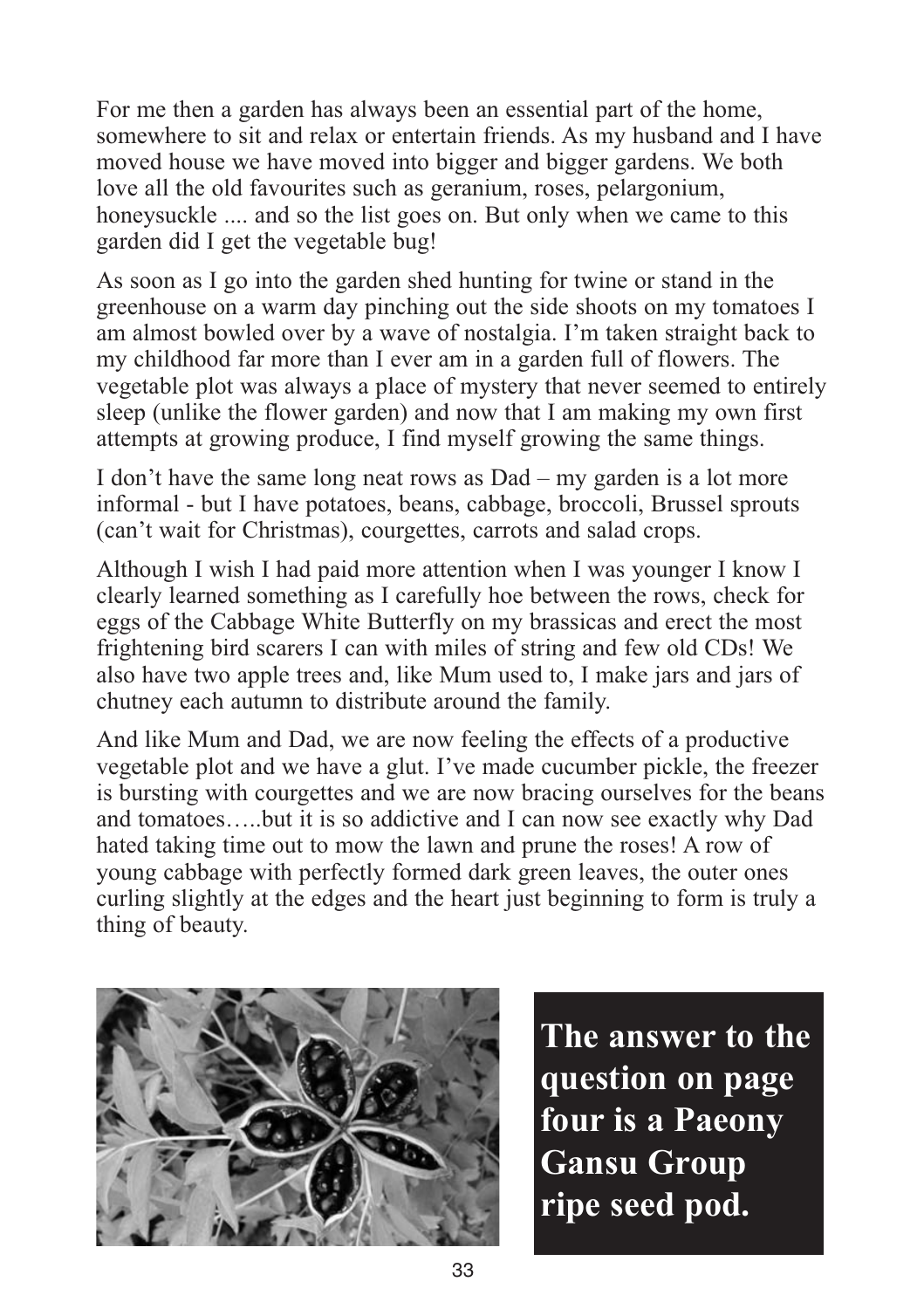### **GETTING SCHOOLS GROWING - AN RHS CAMPAIGN**

#### *WIDGET FINN*

The RHS wants to encourage everyone at any age to have a go at growing plants and reaping the benefits that gardening can bring. Its campaign 'Getting Schools Growing' aims that by 2012 eighty percent of UK primary schools will be providing their pupils with hands-on learning opportunities in school grounds to grow plants and garden sustainably. The campaign website www.rhs.org.uk/schoolgardening provides a wealth of help and ideas for schools and pupils to get them gardening. Everyone registering on the website will receive a starter pack to help get their school involved.

For teachers who are starting from scratch the campaign will assist in planning the garden and making the best use of the outdoor space the school has available. For schools with more experience of gardening it will help to specialise in growing or use gardening to teach more of the curriculum.

Completion of each of the benchmark stages which schools are encouraged to work through will be acknowledged by an RHS certificate and prize.

### **PLANT PROBLEMS**

### **SCARLET LILY BEETLE**

#### **Plants affected**

Lilies (Lilium species and hybrids) and fritillaries (Frillillaria species).

#### **Symptoms**

Holes first appear in the foliage in the spring and early summer.. Damage increases through the summer and severe defoliation can occur. Because of this, the bulbs become under-sized and may not flower the following year. It is important to prevent serious defoliation happening before the end of flowering in order to allow next year's bulbs to bulk up.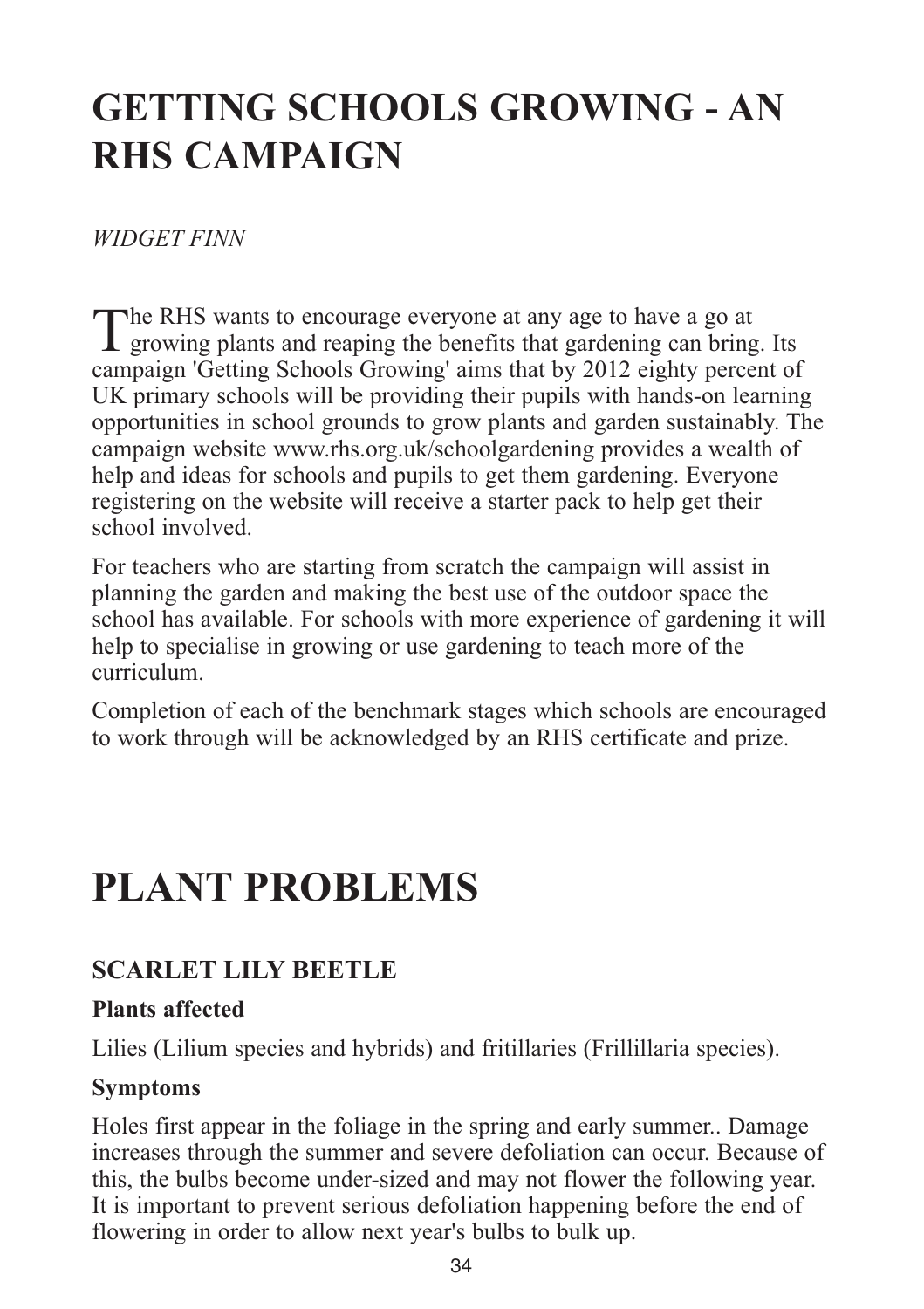#### **Cause**

Both the bright red beetles, 6-8mm long, with black head and legs, and their reddish brown grubs feed on the above ground parts of their host plants. The adults are active from late March or April to autumn. In spring they begin laying small groups of reddish brown eggs on the underside of the leaves. The grubs are rotund, soft-bodied, reddish-brown grubs with black heads. They are hidden under a covering of their own wet, black excrement and often feed in groups, eating the leaves from the tips back to the stem. There is one generation a year.

Originally confined to south east England, the scarlet lily beetle has now spread to all counties in England and some parts of Wales. In 2002 it was found for the first time in Scotland and Glasgow and in Northern Ireland at Belfast. It is becoming more widespread in both of those countries.

#### **Control**

Inspect plants regularly and pick off and destroy any adults, eggs or grubs when seen. Infested plants can be sprayed with imidacloprid + sunflower oil (Bayer Provado Ultimate Bug Killer concentrate) acetamiprid (Scotts Bug Clear Ultra concentrate) or thiacloprid (Provado Ultimate Bug Killer Ready to Use). The larvae are more susceptible to insecticides than the adults.

#### **Further information**

Current research at the RHS Garden Wisley into scarlet lily beetle. www.rhs/org.uk/Rescue/Projects/lily\_beetle.htm

### **TOMATO BLIGHT**

*SUE BURTON*

It's years since I entrusted my tomato plants to the open air. After several heartbreaking seasons when they succumbed to blight, I decided it was **T**<sup>t's</sup> years since I entrusted my tomato plants to the open air. After several the greenhouse for my plants or nothing. So I was particularly interested to learn recently from a friend that treatment with a milk solution might help them once more to survive life on the outside. A little bit of Google research was called for and here is a digest of what I have found so far.

#### **Prevention:**

Mix half milk, half water (apparently you can use less milk quite successfully) and pour onto leaves or into the soil, or spray the plants. It seems that when feeding the tomato plants with your chosen product,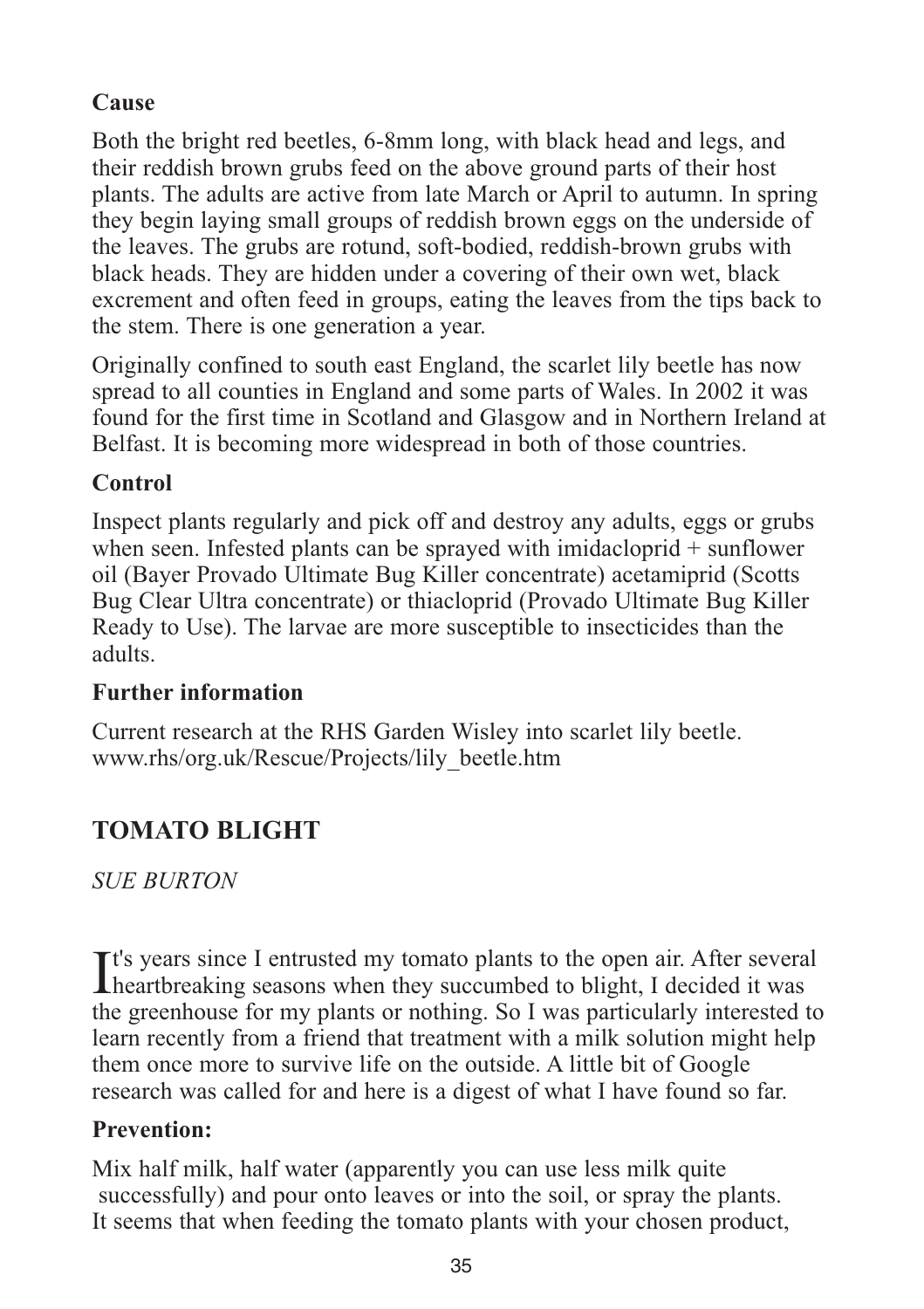you can even add the milk to that. You can also use powdered milk mixed directly into the soil.

Another recipe is equal parts of powdered milk and Epsom salts mixed into the compost at the bottom of the planting hole before planting, and a little powdered milk sprinkled into the top of the soil. Two tablespoons of powdered milk can be mixed into the surface soil of each tomato plant every couple of weeks or so during the growing season.

#### **Cure:**

At first sign of early blight: remove infected leaves (make sure they are dry as damp leaves help to spread the fungus) and spray the plant with one part milk to four parts water plus 1 teaspoon of bicarbonate of soda for every 2 pints of water. Add a dash of washing up liquid to help the mixture adhere to the plants. The milk acts as a disinfectant when warmed by the sun, and the bicarb helps to kill off new fungus. Apparently it doesn't matter whether the milk is full fat, half fat, organic or non-organic. Half fat milk might be less smelly.

### **PLANT HERITAGE BOOK SHELF**

#### THE THYME HANDBOOK

by Margaret Easter and Susie White published by Plant Heritage price £10 inc. p&p.

This colour booklet is a collaboration of two National Plant Collection holders. Margaret Easter is a holder of Thymus (with Scientific Status) who has undertaken many years of research, resulting in new material on cultivars and name changes, and Susie White is author of Thyme in the Garden (1994) and Origanum Collection Holder.

#### CACTI

by Brian Fearn published by Plant Heritage price £9.50 inc. p&p.

Brian Fearn has been fascinated with cacti and succulents for over sixty years. He founded Abbey Brook Cactus Nursery in 1956 and has been raising *Echinopsis* hybrids since the 1960s. A National Collection Holder of *Echinopsis* since 2000, he has written a booklet describing the story of his work and the over 130 beautiful hybrids he has selected and named out of the 150,000 seedlings that he has raised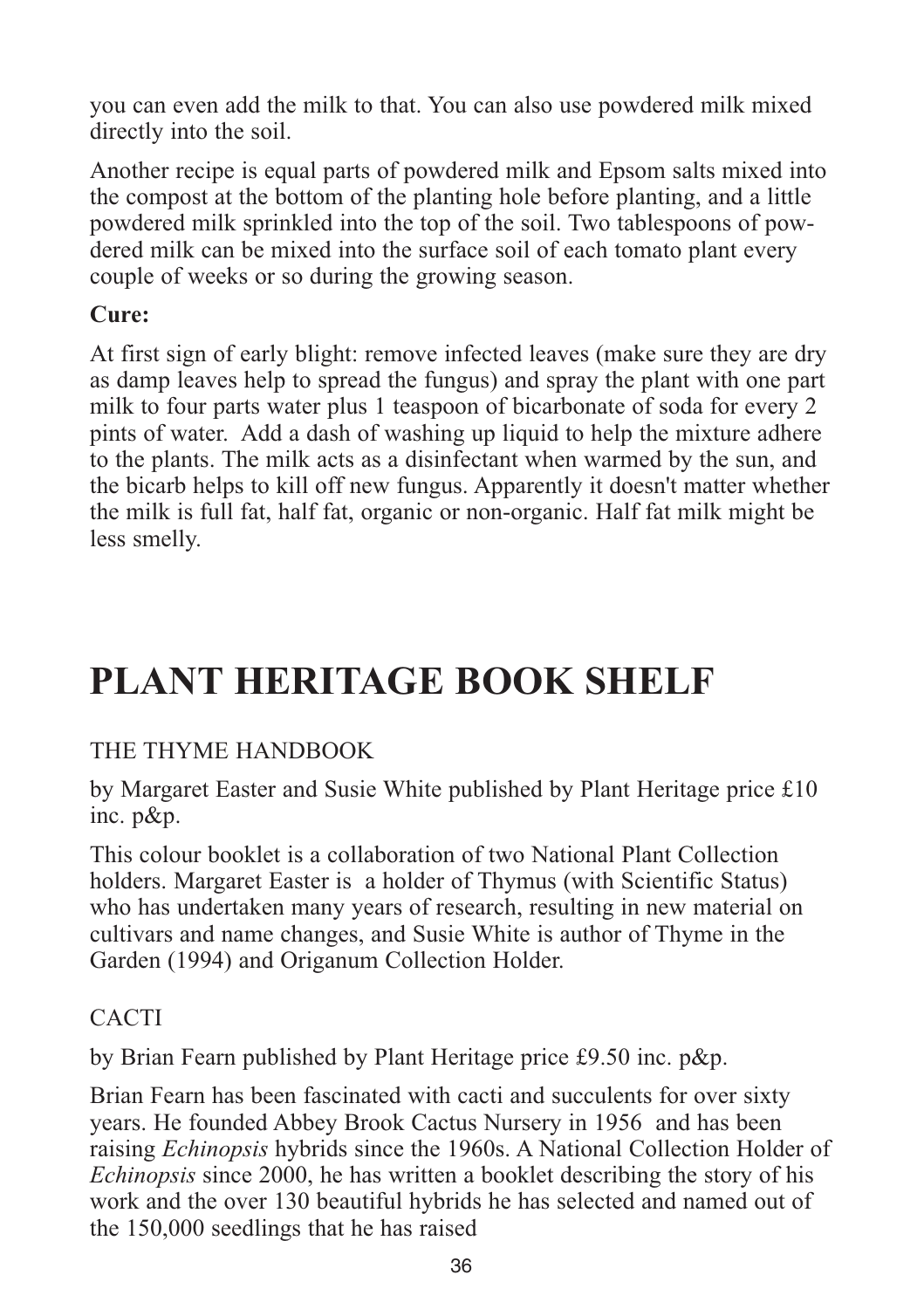### **NEW MEMBERS**

Welcome to these new members who have joined the Suffolk Group<br>since our last newsletter. Please introduce yourself to committee members when you come to our events.

Mrs Rosie Ansell, Bury St. Edmunds Mrs B. Barnard, Chelmondiston Mr. Roger Bigg, Lavenham Mrs Felicity Boughton, Fornham St Martins, Bury St. Edmunds Mrs Colleen Cadet, Bramford, Ipswich Mr Jeff Collins, Ashley, Newmarket Mrs K, Elliott, Forward Green, Stowmarket Mrs Elizabeth Grant, Quay House, Halesworth Mrs Gwen Gwinnell, Hitcham, Ipswich Mrs Shirley Hawkins, Haughley, Stowmarket Mrs Zara Napier, Westley Waterless, Newmarket Mr & Mrs Rendell, Bury St. Edmunds Mrs Elizabeth Seiffer, Upper Layham, Ipswich Mrs Anne Somerville, Lackford, Nr Bury St Edmunds Mrs Merja Stephens, Hadleigh

If other members live nearby do get in touch to see whether you can share a lift to our talks and visits.

### WHAT HAVE PLANTS FVFR DONE FOR US?

A talk by Timothy Walker Director of the University of Oxford Botanic Garden Lecturer in Plant Conservation at Somerville College Oxford

### Saturday 24 October 2009 at 2.30pm Stowupland Village Hall

Rarely does a minute go by when we are not involved in an activity which would be impossible without the help of plants. Timothy Walker takes an informed and entertaining look at mankind's dependence on plants for everything from food to film and from painkillers to paint. He also examines the ways in which our exploitation of plants could keep up with demand from an increasing global population and what we as individuals can do to help future generations.

> Tickets including tea £10 members £12 guests from Maggie Thorpe 01787 211346 smece@aol.com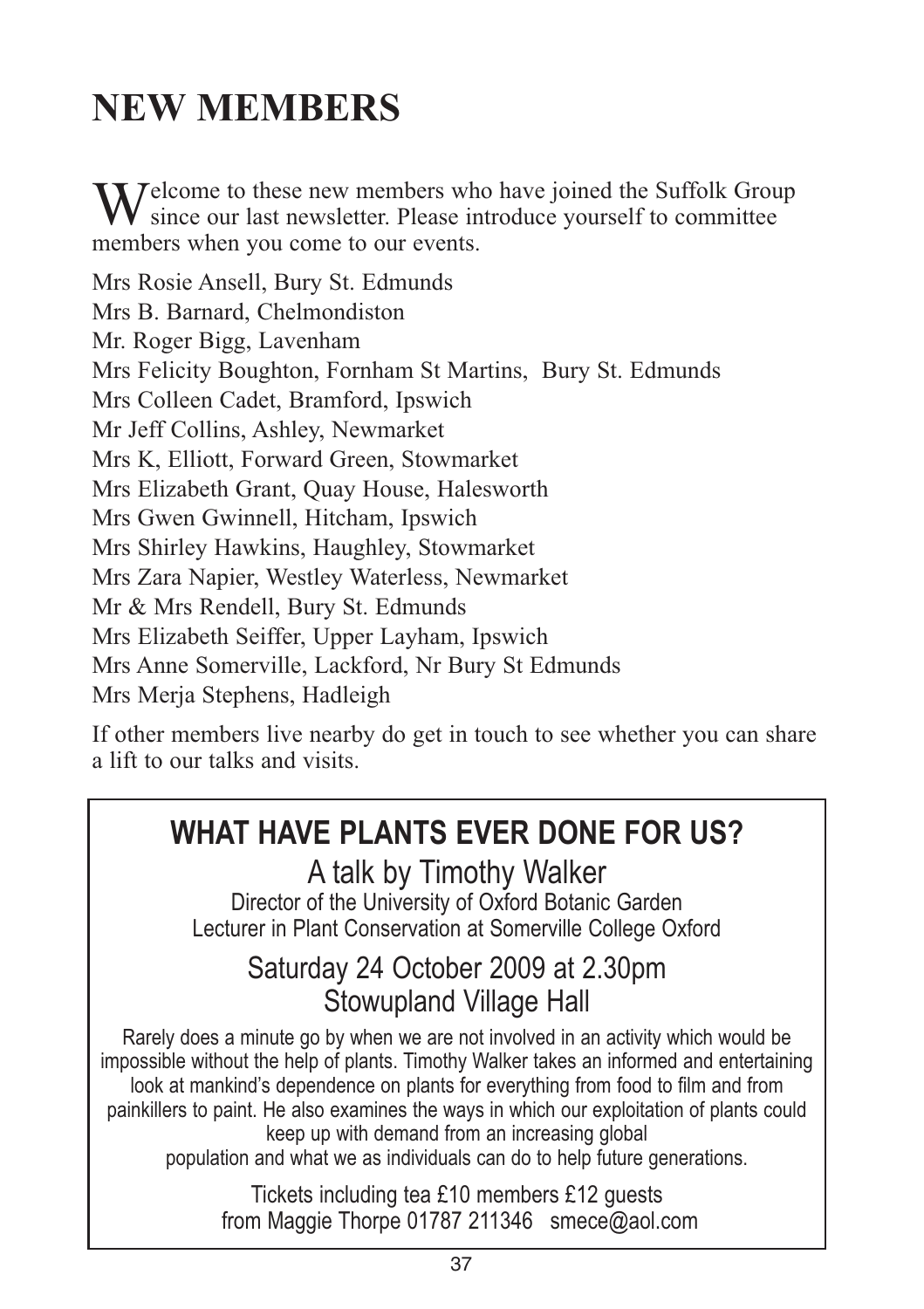### **SUFFOLK PLANT HERITAGE COMMITTEE MEMBERS**

**President** Ivan Dickings AHRHS, Rumah Kita, Church Lane, Bedfield, Woodbridge IP13 7JJ, 01728 628401, ivandickings@suffolkonline.net

**Chairman** Margaret Thorpe, Weavers House, Swan Street, Boxford, Sudbury, CO10 5NZ, 01787 211346. smece@aol.com

**Vice Chairman** Sue Burton, Rookery House, Cockfield Road, Felsham IP30 0QP, 01284 828273, rookery.house@virgin.net

**Treasurer** Justine Corney, The Counting House, Foxearth, Sudbury CO10 7JF, 01787 310989, patrickandjustine@tiscali.co.uk

**Secretary** Annabel Thorogood, 1 Tendring Hall Cottages, Tendring Hall Park, Stoke-by-Nayland, Colchester CO6 4SG, 01206 263313, annabel.thorogood@gmail.com

**Membership** Pauline Byford, The Dolls House, 13 Eastgate Street, Bury St Edmunds, IP33 1XX, 01284 762628, pabyford@btinternet.com

**Publicity/Newsletter Editor** Widget Finn, Smallwood Farmhouse, Bradfield St George, Bury St Edmunds IP30 0AJ, 01449 736358, widget.finn@btconnect.com

**Propagation** Robert Shepperson, Wayside, Church Street, Worlingworth, Woodbridge IP13 7NJ, 01728 628415, r.shepperson@hotmail.co.uk

**National Collections Co-ordinator** Christine Mole, Well Cottage, California Lane, Hintlesham, Ipswich IP8 3QJ, 01473 652587

#### **Other committee members:**

Jim Marshall, Hullwood Barn, Bolton Lane, Shelley, Ipswich IP7 5RE, 01473 822400, jim@malmaisons.plus.com

Anthony Pigott, Kersey's Farm, Mendlesham, Stowmarket IP14 5RB, 01449 766104, anthonypigott@btinternet.com

Anne Tweddle, Brook Farm, Charsfield, Woodbridge IP13 7QA, 01473 737337, anne.tweddle@onetel.net

Idrone Brittain, Willow Farm House, Southolt, Eye IP23 7QJ, 01728 628675, idrone@btinternet.com